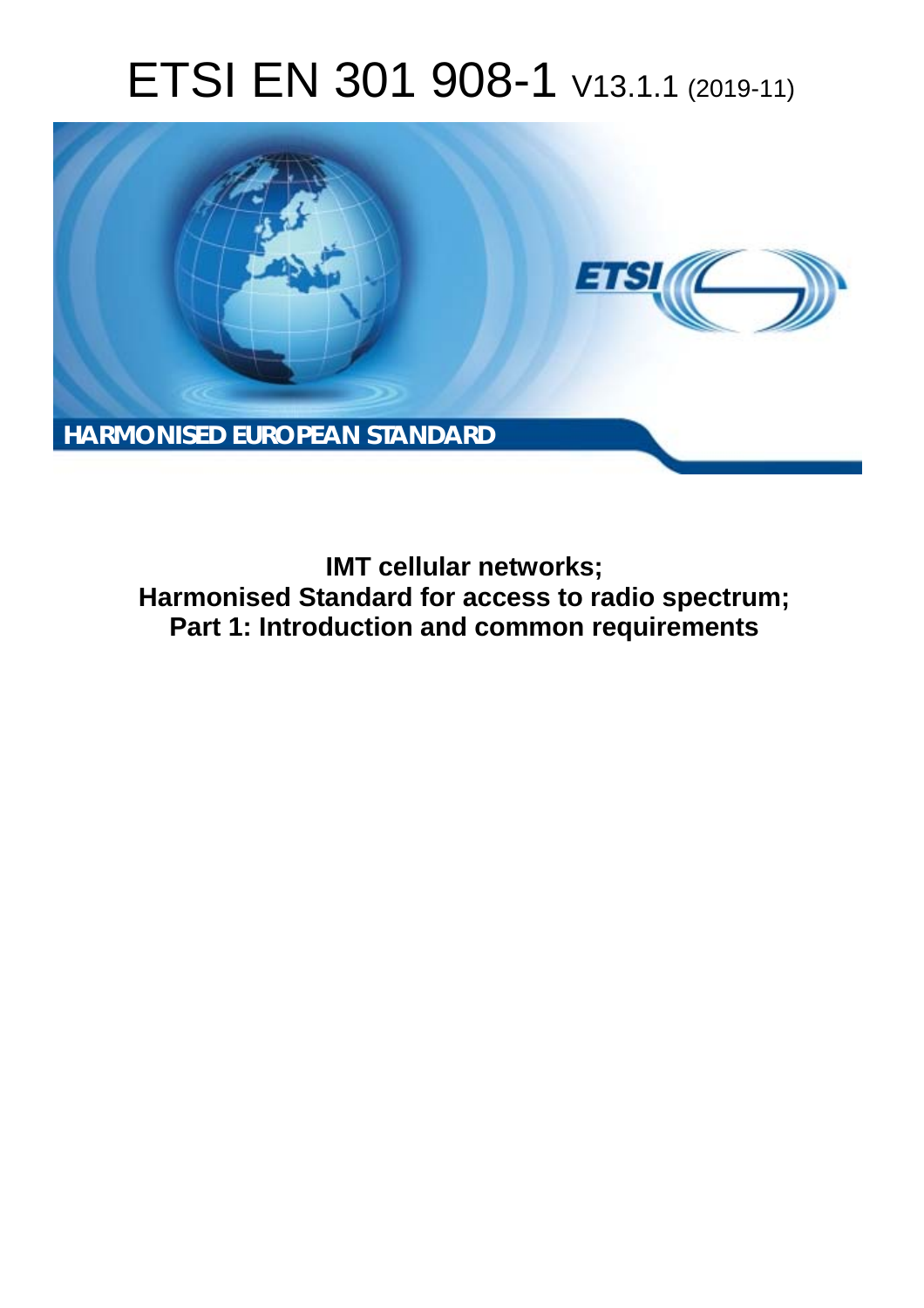Reference REN/MSG-TFES-13-1

Keywords

3G, 3GPP, 3GPP2, cdma2000, cellular, digital, E-UTRA, IMT, IMT-2000, IMT-Advanced, LTE, LTE-Advanced, MAN-Advanced, mobile, radio, regulation, UMTS, UTRA, WCDMA, WiMAX

#### *ETSI*

650 Route des Lucioles F-06921 Sophia Antipolis Cedex - FRANCE

Tel.: +33 4 92 94 42 00 Fax: +33 4 93 65 47 16

Siret N° 348 623 562 00017 - NAF 742 C Association à but non lucratif enregistrée à la Sous-Préfecture de Grasse (06) N° 7803/88

#### *Important notice*

The present document can be downloaded from: <http://www.etsi.org/standards-search>

The present document may be made available in electronic versions and/or in print. The content of any electronic and/or print versions of the present document shall not be modified without the prior written authorization of ETSI. In case of any existing or perceived difference in contents between such versions and/or in print, the prevailing version of an ETSI deliverable is the one made publicly available in PDF format at [www.etsi.org/deliver](http://www.etsi.org/deliver).

Users of the present document should be aware that the document may be subject to revision or change of status. Information on the current status of this and other ETSI documents is available at <https://portal.etsi.org/TB/ETSIDeliverableStatus.aspx>

If you find errors in the present document, please send your comment to one of the following services: <https://portal.etsi.org/People/CommiteeSupportStaff.aspx>

#### *Copyright Notification*

No part may be reproduced or utilized in any form or by any means, electronic or mechanical, including photocopying and microfilm except as authorized by written permission of ETSI. The content of the PDF version shall not be modified without the written authorization of ETSI. The copyright and the foregoing restriction extend to reproduction in all media.

> © ETSI 2019. All rights reserved.

**DECT™**, **PLUGTESTS™**, **UMTS™** and the ETSI logo are trademarks of ETSI registered for the benefit of its Members. **3GPP™** and **LTE™** are trademarks of ETSI registered for the benefit of its Members and of the 3GPP Organizational Partners. **oneM2M™** logo is a trademark of ETSI registered for the benefit of its Members and of the oneM2M Partners. **GSM®** and the GSM logo are trademarks registered and owned by the GSM Association.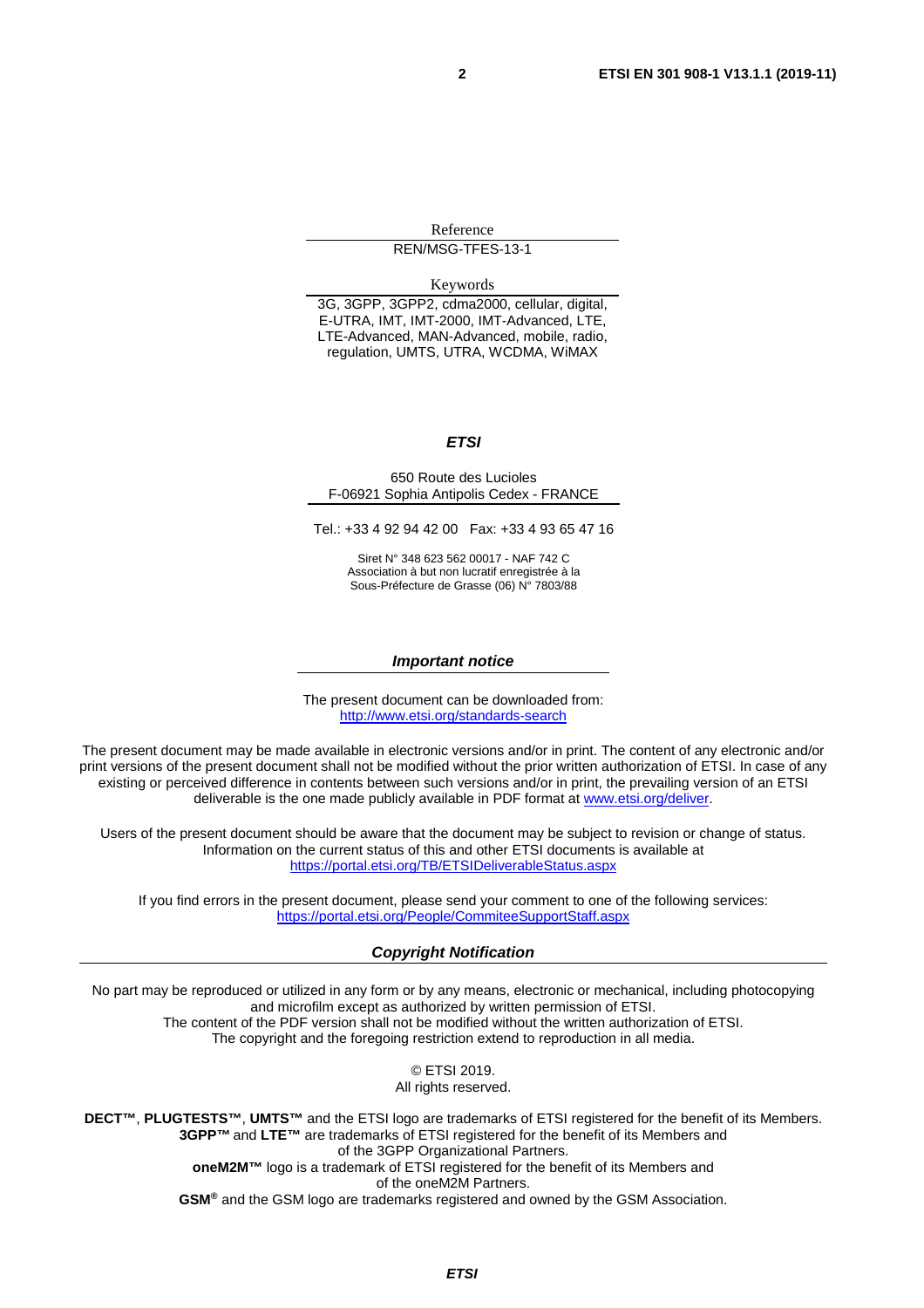# Contents

| 1                                                                                              |  |
|------------------------------------------------------------------------------------------------|--|
|                                                                                                |  |
| 2<br>2.1                                                                                       |  |
| 2.2                                                                                            |  |
|                                                                                                |  |
| 3<br>3.1                                                                                       |  |
| 3.2                                                                                            |  |
| 3.3                                                                                            |  |
| 4                                                                                              |  |
| 4.1                                                                                            |  |
| 4.2                                                                                            |  |
| 4.2.1                                                                                          |  |
| 4.2.2                                                                                          |  |
| 4.2.2.1                                                                                        |  |
| 4.2.2.2<br>4.2.2.3                                                                             |  |
| 4.2.3                                                                                          |  |
| 4.2.3.1                                                                                        |  |
| 4.2.3.2                                                                                        |  |
| 4.2.3.3                                                                                        |  |
| 4.2.4                                                                                          |  |
| 4.2.4.1                                                                                        |  |
| 4.2.4.2<br>4.2.4.3                                                                             |  |
|                                                                                                |  |
| 5                                                                                              |  |
| 5.1<br>5.2                                                                                     |  |
| 5.3                                                                                            |  |
| 5.3.1                                                                                          |  |
| 5.3.1.1                                                                                        |  |
| 5.3.1.2                                                                                        |  |
| 5.3.2                                                                                          |  |
| 5.3.2.1                                                                                        |  |
| 5.3.2.2<br>5.3.3                                                                               |  |
| 5.3.3.1                                                                                        |  |
|                                                                                                |  |
| Relationship between the present document and the essential<br><b>Annex A (informative):</b>   |  |
|                                                                                                |  |
| <b>Annex B</b> (informative):                                                                  |  |
| Overview and organization of ETSI EN 301 908 standard parts20<br><b>Annex C</b> (informative): |  |
| <b>Annex D</b> (informative):                                                                  |  |
| <b>Annex E</b> (informative):                                                                  |  |
| <b>Annex F</b> (informative):                                                                  |  |
|                                                                                                |  |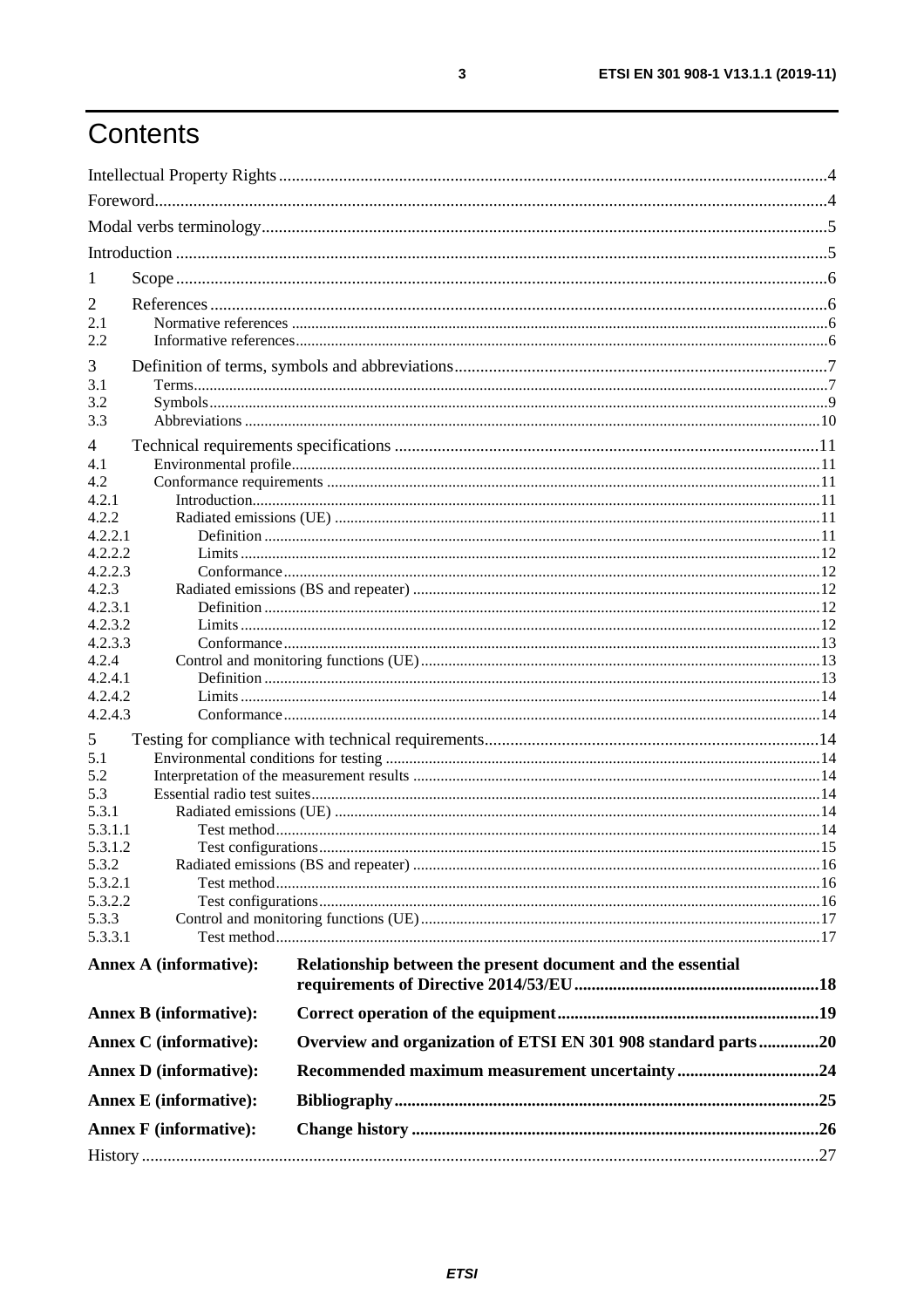# <span id="page-3-0"></span>Intellectual Property Rights

#### Essential patents

IPRs essential or potentially essential to normative deliverables may have been declared to ETSI. The information pertaining to these essential IPRs, if any, is publicly available for **ETSI members and non-members**, and can be found in ETSI SR 000 314: *"Intellectual Property Rights (IPRs); Essential, or potentially Essential, IPRs notified to ETSI in respect of ETSI standards"*, which is available from the ETSI Secretariat. Latest updates are available on the ETSI Web server (<https://ipr.etsi.org/>).

Pursuant to the ETSI IPR Policy, no investigation, including IPR searches, has been carried out by ETSI. No guarantee can be given as to the existence of other IPRs not referenced in ETSI SR 000 314 (or the updates on the ETSI Web server) which are, or may be, or may become, essential to the present document.

#### **Trademarks**

The present document may include trademarks and/or tradenames which are asserted and/or registered by their owners. ETSI claims no ownership of these except for any which are indicated as being the property of ETSI, and conveys no right to use or reproduce any trademark and/or tradename. Mention of those trademarks in the present document does not constitute an endorsement by ETSI of products, services or organizations associated with those trademarks.

### Foreword

This Harmonised European Standard (EN) has been produced by ETSI Technical Committee Mobile Standards Group (MSG).

For non-EU countries the present document may be used for regulatory (Type Approval) purposes.

The present document has been prepared under the Commission's standardisation request C(2015) 5376 final [\[i.9\]](#page-6-0) to provide one voluntary means of conforming to the essential requirements of Directive 2014/53/EU on the harmonisation of the laws of the Member States relating to the making available on the market of radio equipment and repealing Directive 1999/5/EC [\[i.1](#page-6-0)].

Once the present document is cited in the Official Journal of the European Union under that Directive, compliance with the normative clauses of the present document given in table A-1 confers, within the limits of the scope of the present document, a presumption of conformity with the corresponding essential requirements of that Directive, and associated EFTA regulations.

The present document is part 1 of a multi-part deliverable as identified below:

#### Part 1: "Introduction and common requirements";

- Part 2: "CDMA Direct Spread (UTRA FDD) User Equipment (UE)";
- Part 3: "CDMA Direct Spread (UTRA FDD) Base Stations (BS)";
- Part 4: "CDMA Multi-Carrier (cdma2000) User Equipment (UE)";
- Part 5: "CDMA Multi-Carrier (cdma2000) Base Stations (BS)";
- Part 6: "CDMA TDD (UTRA TDD) User Equipment (UE)";
- Part 7: "CDMA TDD (UTRA TDD) Base Stations (BS)";
- Part 8: "Harmonized EN for IMT-2000, TDMA Single-Carrier (UWC 136) (UE) covering essential requirements of article 3.2 of the R&TTE Directive";
- Part 9: "Harmonized EN for IMT-2000, TDMA Single-Carrier (UWC 136) (BS) covering essential requirements of article 3.2 of the R&TTE Directive";
- Part 10: "Harmonised Standard for IMT-2000, FDMA/TDMA (DECT) covering the essential requirements of article 3.2 of the Directive 2014/53/EU";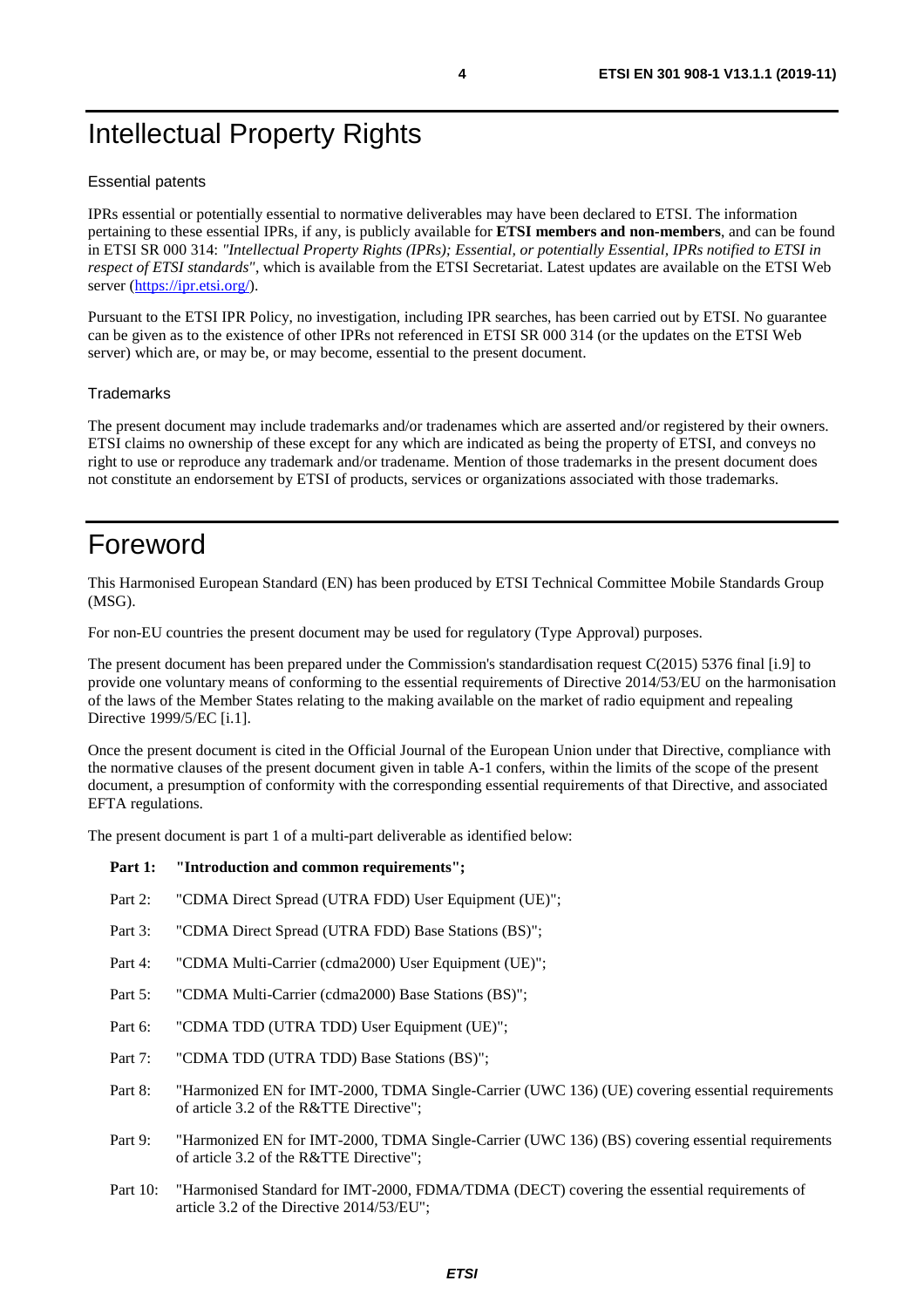- <span id="page-4-0"></span>Part 11: "CDMA Direct Spread (UTRA FDD) Repeaters";
- Part 12: "CDMA Multi-Carrier (cdma2000) Repeaters";
- Part 13: "Evolved Universal Terrestrial Radio Access (E-UTRA) User Equipment (UE)";
- Part 14: "Evolved Universal Terrestrial Radio Access (E-UTRA) Base Stations (BS)";
- Part 15: "Evolved Universal Terrestrial Radio Access (E-UTRA FDD) Repeaters";
- Part 16: "Harmonized EN for IMT-2000, Evolved CDMA Multi-Carrier Ultra Mobile Broadband (UMB) (UE) covering the essential requirements of article 3.2 of the R&TTE Directive";
- Part 17: "Harmonized EN for IMT-2000, Evolved CDMA Multi-Carrier Ultra Mobile Broadband (UMB) (BS) covering the essential requirements of article 3.2 of the R&TTE Directive";
- Part 18: "E-UTRA, UTRA and GSM/EDGE Multi-Standard Radio (MSR) Base Station (BS)";
- Part 19: "OFDMA TDD WMAN (Mobile WiMAX<sup>TM</sup>) TDD User Equipment (UE)";
- Part 20: "OFDMA TDD WMAN (Mobile WiMAX<sup>TM</sup>) TDD Base Station (BS)";
- Part 21: "OFDMA TDD WMAN (Mobile WiMAX<sup>TM</sup>) FDD User Equipment (UE)";
- Part 22: "OFDMA TDD WMAN (Mobile WiMAX<sup>TM</sup>) FDD Base Stations (BS)":
- Part 23: "Active Antenna System (AAS) Base Station (BS); Conformance testing".

| <b>National transposition dates</b>                                                       |                  |  |  |
|-------------------------------------------------------------------------------------------|------------------|--|--|
| Date of adoption of this EN:                                                              | 5 November 2019  |  |  |
| Date of latest announcement of this EN (doa):                                             | 29 February 2020 |  |  |
| Date of latest publication of new National Standard<br>or endorsement of this EN (dop/e): | 31 August 2020   |  |  |
| Date of withdrawal of any conflicting National Standard (dow):                            | 31 August 2021   |  |  |

### Modal verbs terminology

In the present document "**shall**", "**shall not**", "**should**", "**should not**", "**may**", "**need not**", "**will**", "**will not**", "**can**" and "**cannot**" are to be interpreted as described in clause 3.2 of the [ETSI Drafting Rules](https://portal.etsi.org/Services/editHelp!/Howtostart/ETSIDraftingRules.aspx) (Verbal forms for the expression of provisions).

"**must**" and "**must not**" are **NOT** allowed in ETSI deliverables except when used in direct citation.

### Introduction

The present document is part of a set of standards developed by ETSI that are designed to fit in a modular structure to cover radio equipment within the scope of the Radio Equipment Directive [\[i.1\]](#page-6-0). The present document is produced following the guidance in ETSI EG 203 336 [\[i.2](#page-6-0)] as applicable.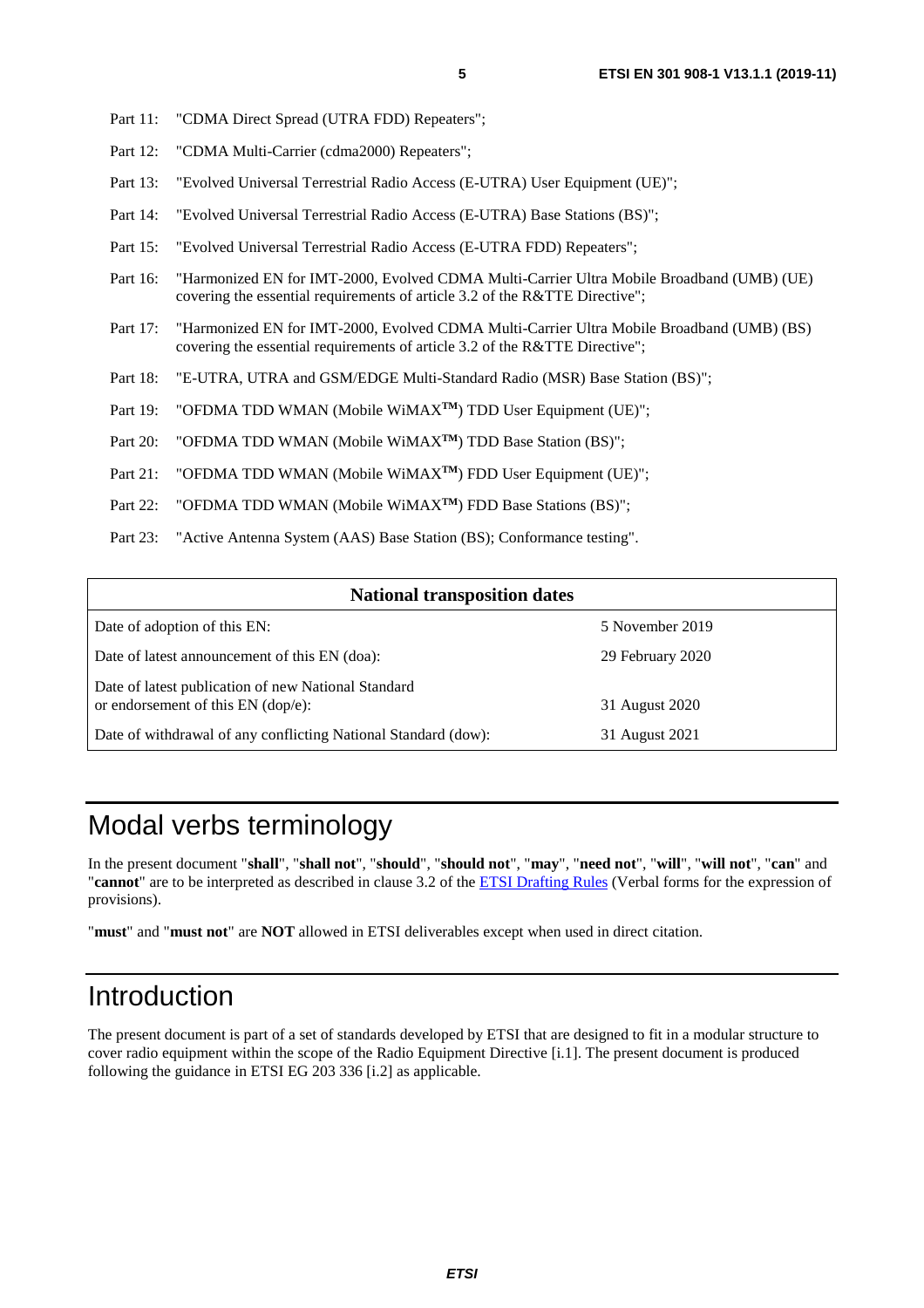### <span id="page-5-0"></span>1 Scope

The present document applies to user equipment, repeaters and base stations for IMT, falling within the scope of one of the other parts of ETSI EN 301 908 [[i.8](#page-6-0)], except for IMT-2000 FDMA/TDMA (DECT). The present document also covers the corresponding ancillary equipment.

NOTE 1: ETSI EN 301 908-10 [\[i.7\]](#page-6-0) contains in particular requirements for radiated spurious emissions and control and monitoring functions applicable to IMT-2000 FDMA/TDMA (DECT) equipment.

The present document includes technical requirements which are common to equipment falling within the scope of several of the other parts. It should be used in conjunction of at least another part of ETSI EN 301 908 [[i.8\]](#page-6-0).

- NOTE 2: The other parts of ETSI EN 301 908 [\[i.8](#page-6-0)], which are listed in the foreword of the present document, specify technical requirements in respect of a particular type of IMT equipment.
- NOTE 3: Recommendations ITU-R M.1457-12 [\[i.4](#page-6-0)] and M.2012-1 [\[i.5\]](#page-6-0) define the characteristics of the members of the IMT-2000 family and IMT-Advanced respectively by means of references to technical specifications developed by Standards Development organizations. The present document applies to equipment designed to meet any version of the terrestrial specifications referenced in Recommendations ITU-R M.1457-12 [\[i.4](#page-6-0)] and M.2012-1 [\[i.5](#page-6-0)].

The present document contains requirements to demonstrate that radio equipment both effectively uses and supports the efficient use of radio spectrum in order to avoid harmful interference.

NOTE 4: The relationship between the present document and essential requirements of article 3.2 of Directive 2014/53/EU [\[i.1](#page-6-0)] is given in annex A.

### 2 References

### 2.1 Normative references

References are specific, identified by date of publication and/or edition number or version number. Only the cited version applies.

Referenced documents which are not found to be publicly available in the expected location might be found at <https://docbox.etsi.org/Reference/>.

NOTE: While any hyperlinks included in this clause were valid at the time of publication, ETSI cannot guarantee their long term validity.

The following referenced documents are necessary for the application of the present document.

- [1] Recommendation ITU-R SM.329-12 (09-2012): "Unwanted emissions in the spurious domain".
- [2] ETSI EN 301 502 (V12.5.2) (03-2017): "Global System for Mobile communications (GSM); Base Station (BS) equipment; Harmonised Standard covering the essential requirements of article 3.2 of Directive 2014/53/EU".

### 2.2 Informative references

References are either specific (identified by date of publication and/or edition number or version number) or non-specific. For specific references, only the cited version applies. For non-specific references, the latest version of the referenced document (including any amendments) applies.

NOTE: While any hyperlinks included in this clause were valid at the time of publication, ETSI cannot guarantee their long term validity.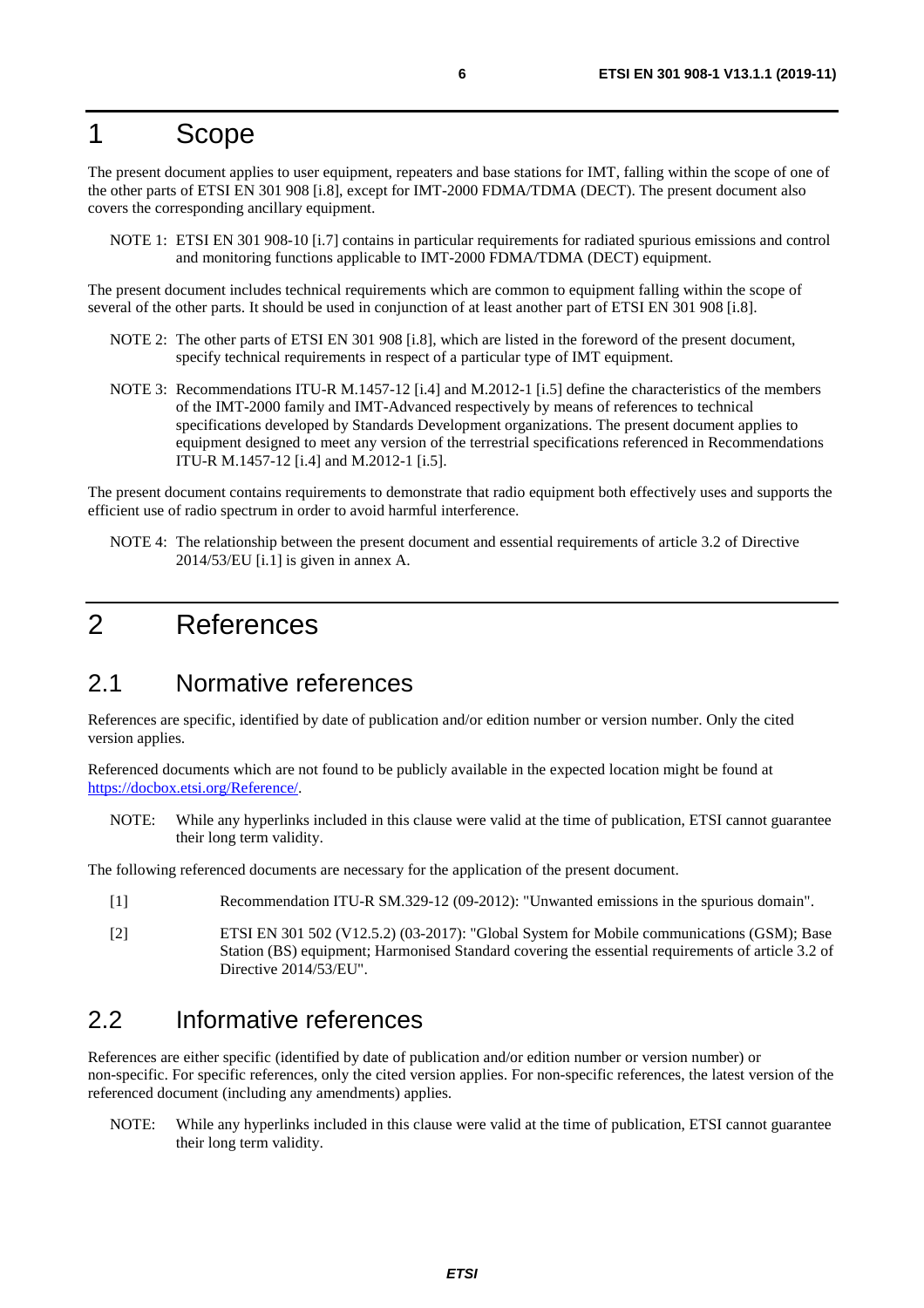<span id="page-6-0"></span>The following referenced documents are not necessary for the application of the present document but they assist the user with regard to a particular subject area.

| [i.1]   | Directive 2014/53/EU of the European parliament and of the council of 16 April 2014 on the<br>harmonisation of the laws of the Member States relating to the making available on the market of<br>radio equipment and repealing Directive 1999/5/EC.                                                                                                                 |
|---------|----------------------------------------------------------------------------------------------------------------------------------------------------------------------------------------------------------------------------------------------------------------------------------------------------------------------------------------------------------------------|
| [i.2]   | ETSI EG 203 336 (V1.1.1) (08-2015): "Electromagnetic compatibility and Radio spectrum<br>Matters (ERM); Guide for the selection of technical parameters for the production of Harmonised<br>Standards covering article 3.1(b) and article 3.2 of Directive 2014/53/EU".                                                                                              |
| [i.3]   | ETSI TR 100 028 (all parts) (V1.4.1): "Electromagnetic compatibility and Radio spectrum Matters<br>(ERM); Uncertainties in the measurement of mobile radio equipment characteristics".                                                                                                                                                                               |
| [i.4]   | Recommendation ITU-R M.1457-12 (2015): "Detailed specifications of the terrestrial radio<br>interfaces of International Mobile Telecommunications-2000 (IMT-2000)".                                                                                                                                                                                                  |
| [i.5]   | Recommendation ITU-R M.2012-1 (02-2014): "Detailed specifications of the terrestrial radio<br>interfaces of International Mobile Telecommunications-Advanced (IMT-Advanced)".                                                                                                                                                                                        |
| [i.6]   | Recommendation ITU-R SM.1539-1 (2002): "Variation of the boundary between the out-of-band<br>and spurious domains required for the application of Recommendations ITU-R SM.1541 and<br><b>ITU-R SM.329".</b>                                                                                                                                                         |
| [i.7]   | ETSI EN 301 908-10 (V4.2.2) (11-2016): "Electromagnetic compatibility and Radio spectrum<br>Matters (ERM); Base Stations (BS), Repeaters and User Equipment (UE) for IMT-2000<br>Third-Generation cellular networks; Part 10: Harmonised Standard for IMT-2000, FDMA/TDMA<br>(DECT) covering the essential requirements of article 3.2 of the Directive 2014/53/EU". |
| $[1.8]$ | ETSI EN 301 908 (all parts): "IMT cellular networks; Harmonised Standard for access to radio<br>spectrum".                                                                                                                                                                                                                                                           |
| [i.9]   | Commission Implementing Decision C(2015) 5376 final of 4.8.2015 on a standardisation request<br>to the European Committee for Electrotechnical Standardisation and to the European<br>Telecommunications Standards Institute as regards radio equipment in support of Directive<br>2014/53/EU of the European Parliament and of the Council.                         |

# 3 Definition of terms, symbols and abbreviations

### 3.1 Terms

For the purposes of the present document, the following terms apply:

**ancillary equipment:** equipment (apparatus), used in connection with a User Equipment (UE), Repeater or Base Station (BS) is considered as an ancillary equipment (apparatus) if:

- the equipment is intended for use in conjunction with a user equipment UE, repeater or BS to provide additional operational and/or control features to the radio equipment, (e.g. to extend control to another position or location); and
- the equipment cannot be used on a stand-alone basis to provide user functions independently of a UE, BS or combination of BS and repeater; and
- the UE, BS or combination of BS and repeater to which it is connected, is capable of providing some intended operation, such as transmitting and/or receiving without the ancillary equipment (i.e. it is not a sub-unit of the main equipment essential to the main equipment basic functions).

**applicable part:** part of the multi-part harmonised standard deliverable, of which the present document is the first part, for which the scope of that document includes the equipment to be tested

**Base Station RF bandwidth:** bandwidth in which a Base Station transmits and receives multiple carriers and/or RATs simultaneously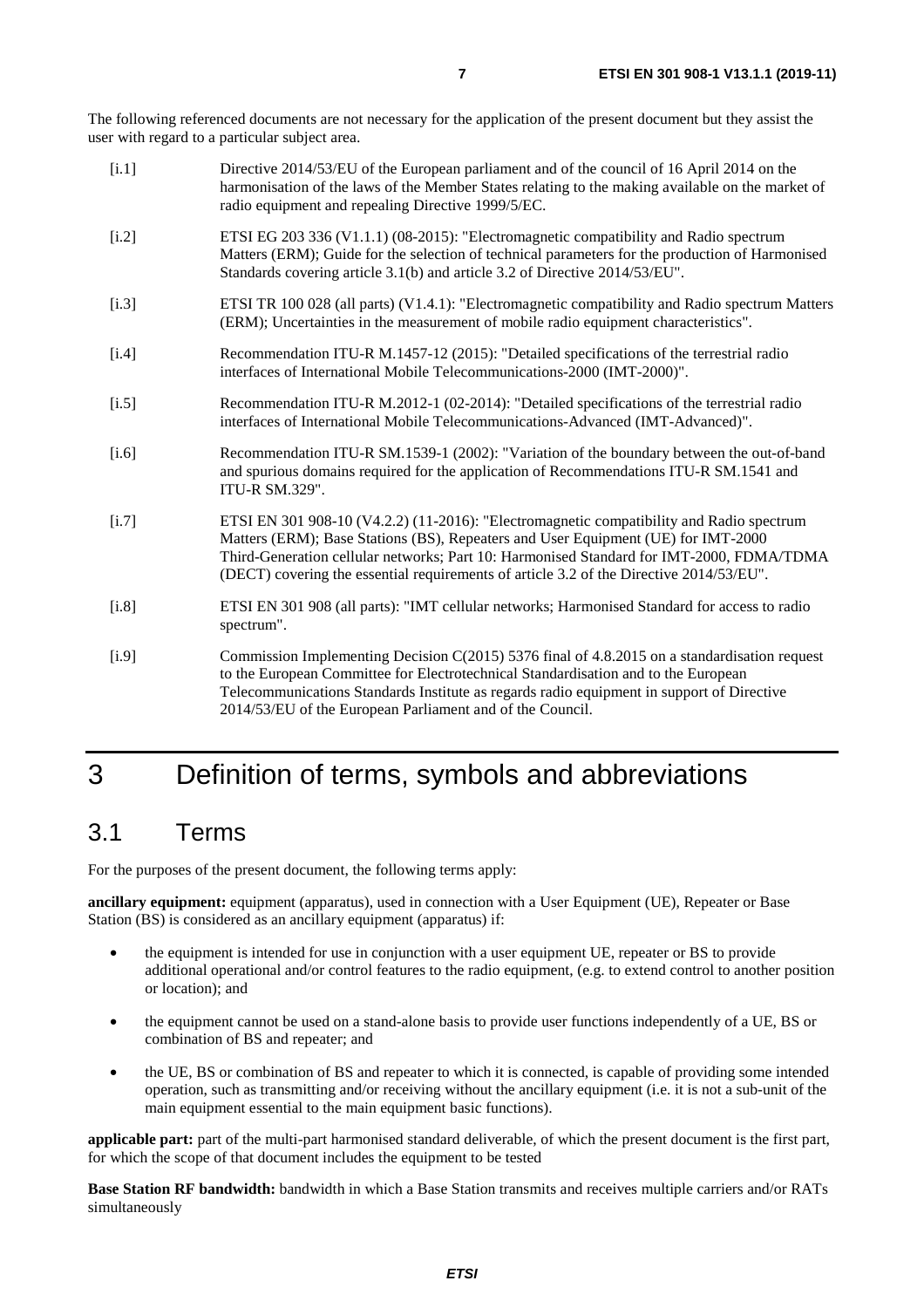**channel bandwidth:** RF bandwidth supporting a single E-UTRA or Mobile WiMAX**TM** RF carrier with the transmission bandwidth configured in the uplink or downlink of a cell

NOTE: The channel bandwidth is measured in MHz and is used as a reference for transmitter and receiver RF requirements.

**control and monitoring functions:** UE features handling out of synchronization and associated output power requirement.

**enclosure port:** physical boundary of the apparatus through which electromagnetic fields may radiate or impinge

NOTE: In the case of integral antenna equipment, this port is inseparable from the antenna port.

**environmental profile:** range of environmental conditions under which equipment within the scope of the present document is required to comply with the provisions of the present document

**idle mode:** state of User Equipment (UE) when switched on but with no Radio Resource Control (RRC) connection

**IMT-2000:** mobile systems as defined in Recommendation ITU-R M.1457-12 [\[i.4](#page-6-0)]

NOTE: Recommendation ITU-R M.1457-12 [\[i.4](#page-6-0)] identifies the detailed specifications for the IMT-2000 radio interfaces.

**IMT-Advanced:** mobile systems as defined in Recommendation ITU-R M.2012-1 [\[i.5\]](#page-6-0)

NOTE: Recommendation ITU-R M.2012-1 [\[i.5](#page-6-0)] identifies the detailed specifications for the IMT-Advanced radio interfaces.

**lower RF bandwidth edge:** frequency of the lower edge of the Base Station RF bandwidth, used as a frequency reference point for transmitter and receiver requirements

**MSR Base Station:** Base Station characterized by the ability of its receiver and transmitter to process two or more carriers in common active RF components simultaneously in a declared RF bandwidth, where at least one carrier is of a different RAT than the other carrier(s)

**multi-band Base Station:** Base Station characterized by the ability of its transmitter and/or receiver to process two or more carriers in common active RF components simultaneously, where at least one carrier is configured at a different non-overlapping operating band than the other carrier(s)

**port:** particular interface, of the specified equipment (apparatus), with the electromagnetic environment

NOTE: For example, any connection point on an equipment intended for connection of cables to or from that equipment is considered as a port (see figure 3.1-1).



**Figure 3.1-1: Examples of ports**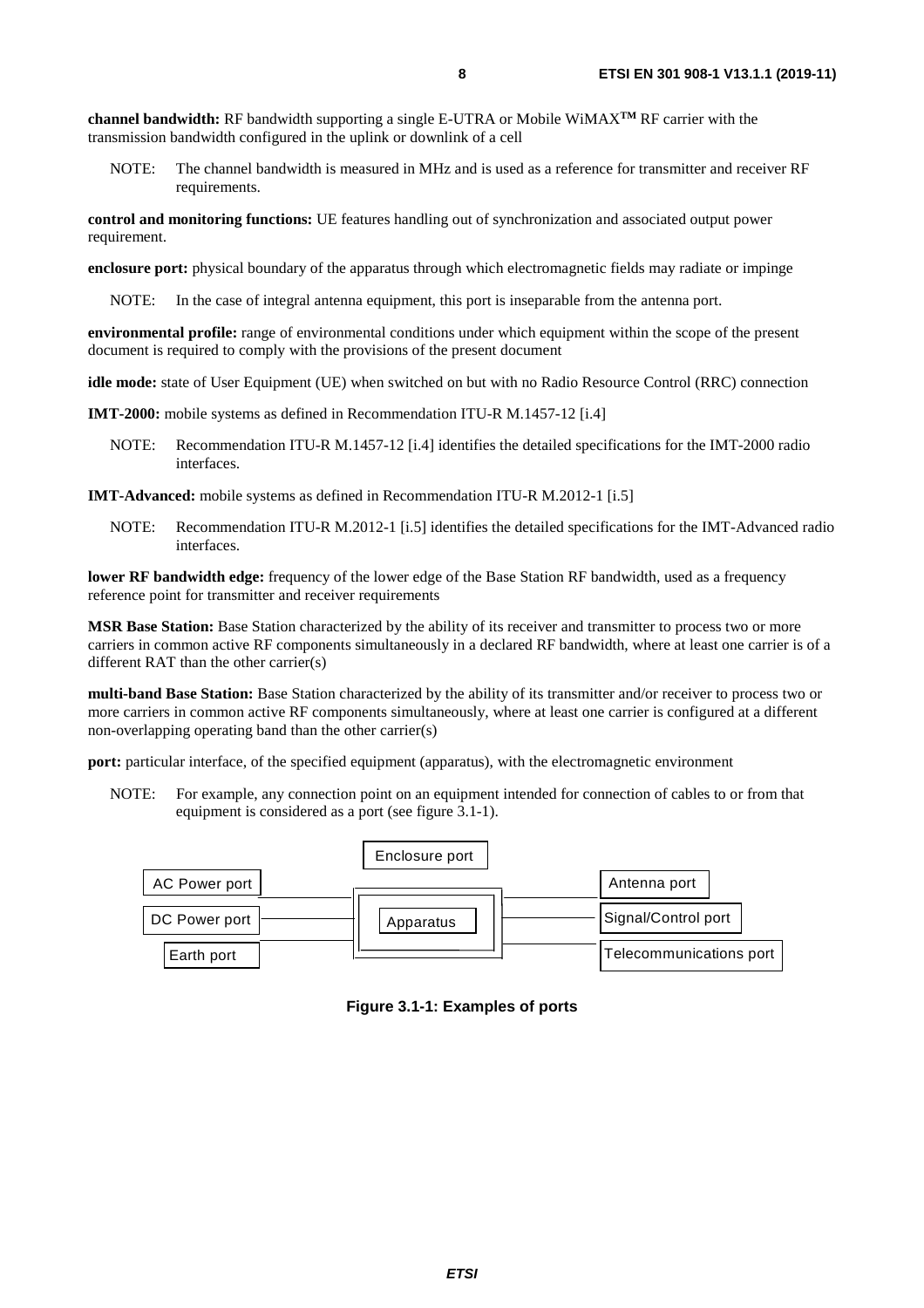<span id="page-8-0"></span>

**Figure 3.1-2: BS with single enclosure solution** 

### BS Equipment



**Figure 3.1-3: BS with multiple enclosure solution** 

**radio communications equipment:** telecommunications equipment which includes one or more transmitters and/or receivers and/or parts thereof for use in a fixed, mobile or portable application

NOTE: It can be operated with ancillary equipment but if so, is not dependent on it for basic functionality.

**radio digital unit:** equipment which contains base band and functionality for controlling Radio unit

**radio equipment:** equipment which contains Radio digital unit and Radio unit

radio unit: equipment which contains transmitter and receiver

**signal and control port:** port which carries information or control signals, excluding antenna ports

**telecommunication port:** port which is intended to be connected to telecommunication networks (e.g. public switched telecommunication networks, integrated services digital networks), local area networks (e.g. Ethernet, token ring) and similar networks

**traffic mode:** state of User Equipment (UE) when switched on and with Radio Resource Control (RRC) connection established

**upper RF bandwidth edge:** frequency of the upper edge of the Base Station RF bandwidth, used as a frequency reference point for transmitter and receiver requirements

**WiMAXTM:** trademarked name for the OFDMA TDD WMAN IMT technology

### 3.2 Symbols

For the purposes of the present document, the following symbols apply:

| BW <sub>Channel</sub> | Channel bandwidth       |
|-----------------------|-------------------------|
| $F_{BW RF, high}$     | Upper RF bandwidth edge |
| $F_{BW RF, low}$      | Lower RF bandwidth edge |
| Mcps                  | Megachips per second    |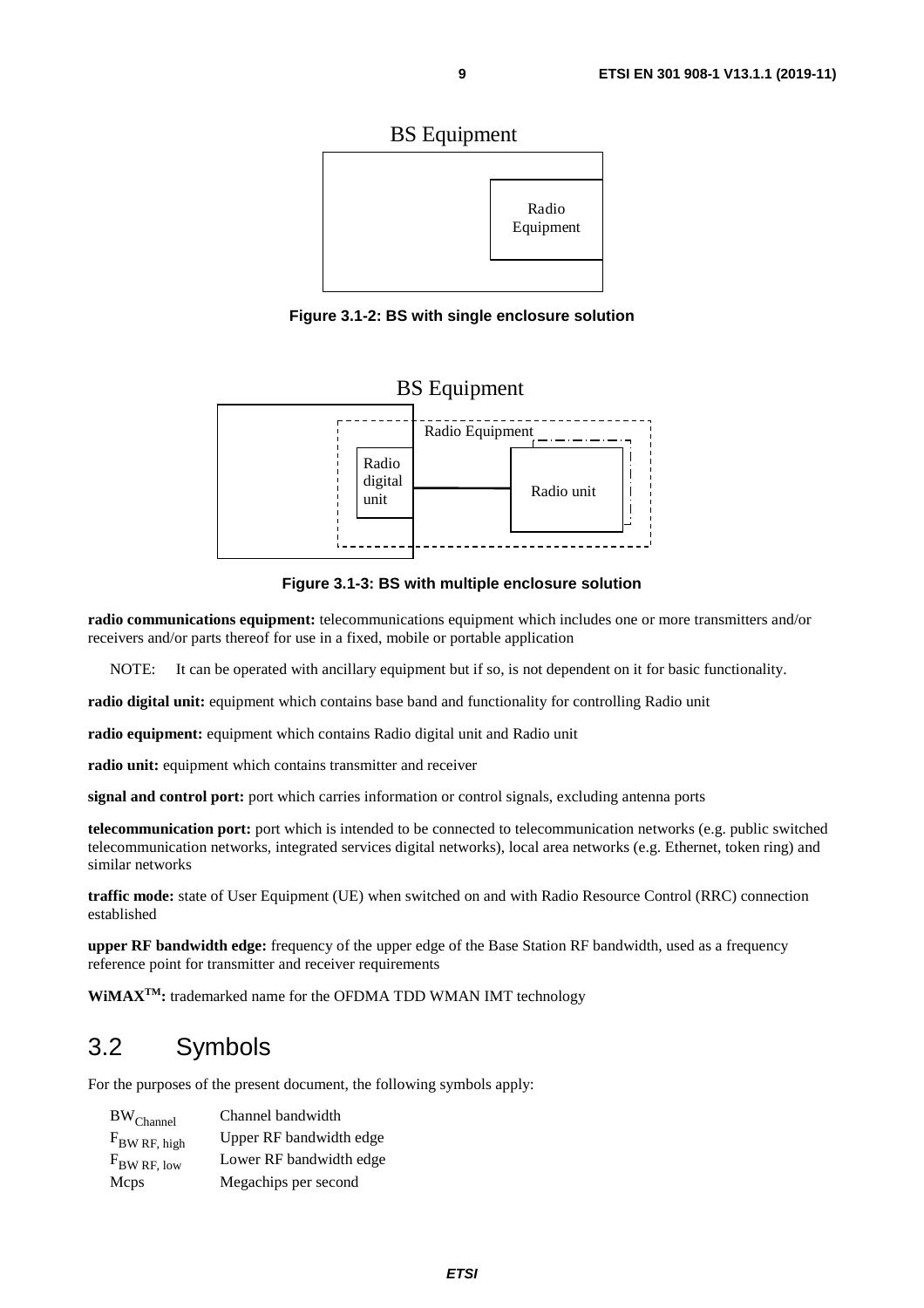<span id="page-9-0"></span>For the purposes of the present document, the following abbreviations apply:

| AAS          | Active Antenna System                                    |
|--------------|----------------------------------------------------------|
| <b>BS</b>    | <b>Base Station</b>                                      |
| <b>CDMA</b>  | <b>Code Division Multiple Access</b>                     |
| CW           | Continuous Wave                                          |
| <b>DECT</b>  | Digital Enhanced Cordless Telecommunication              |
| e.i.r.p.     | equivalent isotropically radiated power                  |
| e.r.p.       | effective radiated power                                 |
| <b>EDGE</b>  | Enhanced Data rates for GSM Evolution                    |
| <b>EFTA</b>  | European Free Trade Association                          |
| <b>EMC</b>   | ElectroMagnetic Compatibility                            |
| <b>ERM</b>   | Electromagnetic compatibility and Radio spectrum Matters |
| EU           | European Union                                           |
| <b>EUT</b>   | <b>Equipment Under Test</b>                              |
| E-UTRA       | <b>Evolved Universal Terrestrial Radio Access</b>        |
|              |                                                          |
| NOTE:        | Also known as LTE.                                       |
| <b>FDD</b>   | <b>Frequency Division Duplex</b>                         |
| <b>FDMA</b>  | Frequency Division Multiple Access                       |
| <b>GSM</b>   | Global System for Mobile communications                  |
| <b>IMT</b>   | <b>International Mobile Telecommunications</b>           |
| NOTE:        | Includes both IMT-2000 and IMT-Advanced RITs.            |
| <b>ITU-R</b> | International Telecommunication Union - Radio sector     |
| <b>LTE</b>   | Long Term Evolution                                      |
| NOTE:        | Also known as E-UTRA.                                    |
| MSG          | Mobile Standards Group                                   |
| <b>MSR</b>   | Multi-Standard Radio                                     |
| OFDMA        | <b>Orthogonal Frequency Division Multiple Access</b>     |
| RAT          | Radio Access Technology                                  |
| RF           | Radio Frequency                                          |
| <b>RIT</b>   | Radio Interface Technology                               |
| <b>RMS</b>   | Root Mean Square                                         |
| <b>RRC</b>   | Radio Resource Control                                   |
| <b>SDO</b>   | <b>Standard Development Organization</b>                 |
| TDD          | <b>Time Division Duplex</b>                              |
| TDMA         | Time Division Multiple Access                            |
| TFES         | Task Force for European Standards for IMT                |
| <b>TIA</b>   | Telecommunications Industry Association                  |
| UE           | User Equipment                                           |
| <b>UMB</b>   | Ultra Mobile Broadband                                   |
| <b>UTRA</b>  | <b>Universal Terrestrial Radio Access</b>                |
| <b>UWC</b>   | <b>Universal Wireless Communications</b>                 |
| <b>WCDMA</b> | Wideband Code Division Multiple Access                   |
| <b>WMAN</b>  | Wireless Metropolitan Area Network                       |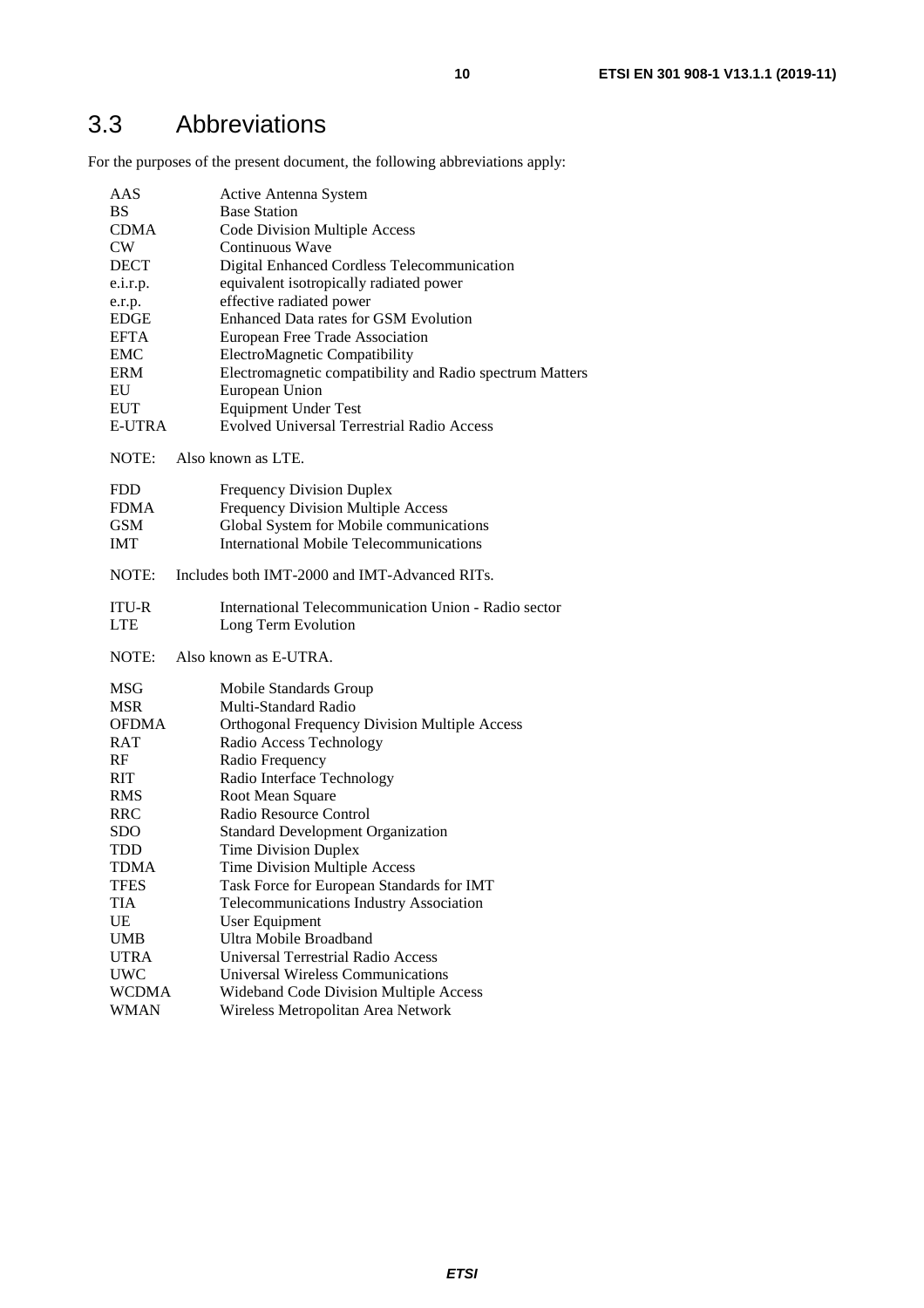# <span id="page-10-0"></span>4 Technical requirements specifications

### 4.1 Environmental profile

The technical requirements of the present document apply under the environmental profile for operation of the equipment, which shall be declared by the manufacturer. The equipment shall comply with all the technical requirements of the present document at all times when operating within the boundary limits of the declared operational environmental profile.

### 4.2 Conformance requirements

### 4.2.1 Introduction

The requirements in the present document are based on the assumption that the operating band is shared between systems of the IMT family or systems having compatible characteristics.

For BS capable of multi-band operation, the requirements in the present document apply for each supported operating band unless otherwise stated. For emission tests, all operating bands shall be activated according to the applicable test configuration.

To meet the essential requirement under article 3.2 of Radio Equipment Directive 2014/53/EU [\[i.1](#page-6-0)] for IMT equipment three common essential parameters have been identified. Tables 4.2.1-1 and 4.2.1-2 provide cross-references, for UE, repeater and BS respectively, between these essential parameters and the corresponding technical requirements for equipment within the scope of the present document.

#### **Table 4.2.1-1: Cross references for User Equipment (UE)**

| <b>Essential parameter</b>       | Corresponding technical requirements        | <b>Corresponding test suite</b> |
|----------------------------------|---------------------------------------------|---------------------------------|
| Radiated emissions               | 4.2.2 Radiated emissions (UE)               | 5.3.1                           |
| Control and monitoring functions | 4.2.4 Control and monitoring functions (UE) | 5.3.3                           |

#### **Table 4.2.1-2: Cross references for Base Stations (BS), and repeaters**

| <b>Essential parameter</b> | <b>Corresponding technical requirements</b> | <b>Corresponding test suite</b> |
|----------------------------|---------------------------------------------|---------------------------------|
| Radiated emissions         | Radiated emissions (BS and repeater)        | 5.3.2                           |

NOTE: The use of correct timing and correct code are covered in annex B.

### 4.2.2 Radiated emissions (UE)

#### 4.2.2.1 Definition

This test assesses the ability of radio communications equipment and ancillary equipment to limit unwanted emissions from the enclosure port.

This test is applicable to radio communications equipment and ancillary equipment.

This test shall be performed on the radio communications equipment and/or a representative configuration of the ancillary equipment.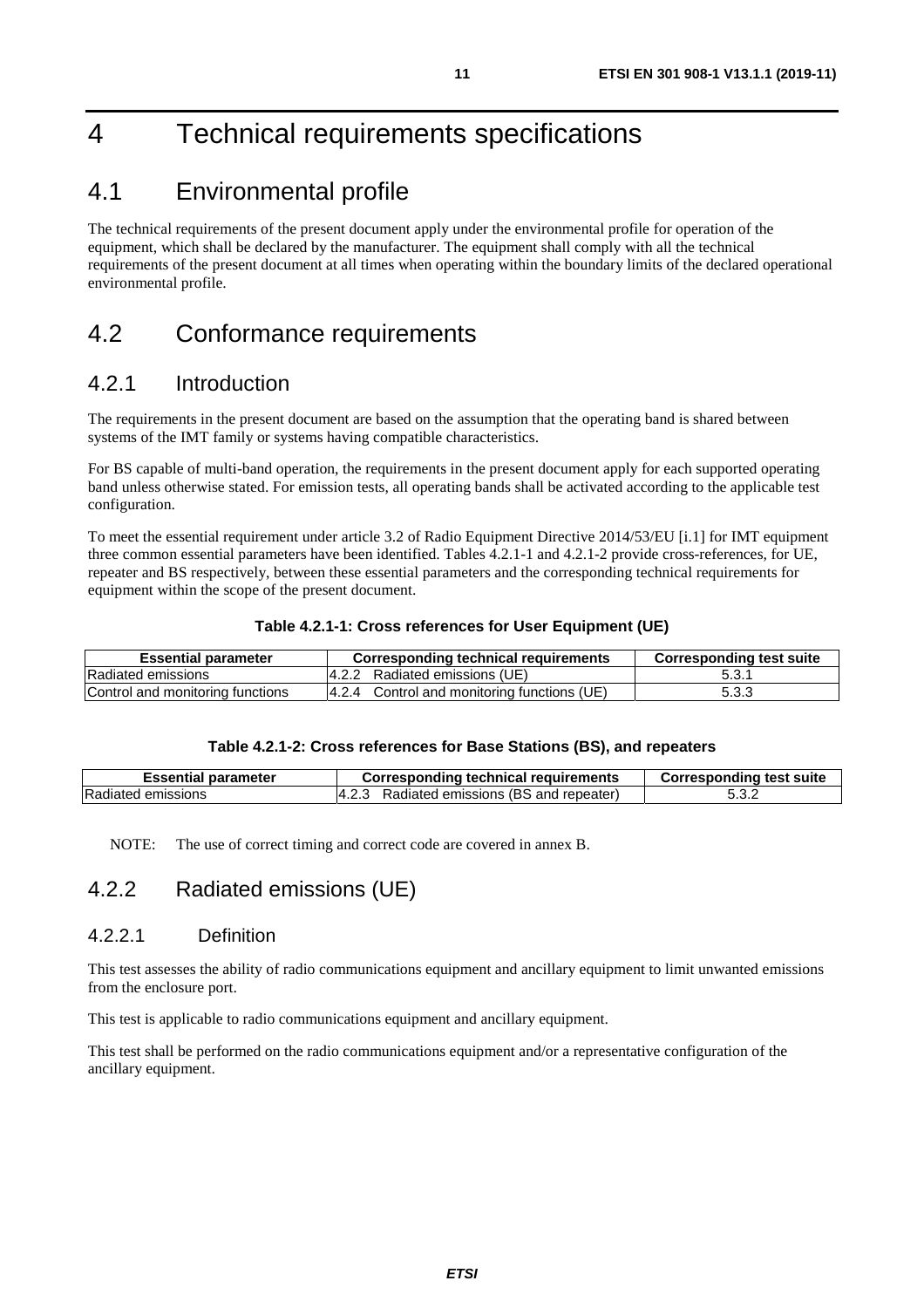#### <span id="page-11-0"></span>4.2.2.2 Limits

The frequency boundary and reference bandwidths for the detailed transitions of the limits between the requirements for out-of-band emissions and spurious emissions are based on Recommendations ITU-R SM.329-12 [\[1](#page-5-0)] and SM.1539-1 [[i.6](#page-6-0)].

The requirements shown in table 4.2.2.2-1 are only applicable for frequencies in the spurious domain.

| Table 4.2.2.2-1: Radiated spurious emissions requirements (UE) |  |  |  |
|----------------------------------------------------------------|--|--|--|
|----------------------------------------------------------------|--|--|--|

| <b>Frequency</b>                                                                                                                                                        | <b>Minimum</b><br>requirement (e.r.p.)/<br>reference<br>bandwidth<br>idle mode | <b>Minimum requirement</b><br>(e.r.p.)/<br>reference bandwidth<br>traffic mode | <b>Applicability</b>                                                                                                           |  |
|-------------------------------------------------------------------------------------------------------------------------------------------------------------------------|--------------------------------------------------------------------------------|--------------------------------------------------------------------------------|--------------------------------------------------------------------------------------------------------------------------------|--|
| 30 MHz $\leq$ f $<$ 1 000 MHz                                                                                                                                           | -57 dBm/100 kHz                                                                | -36 dBm/100 kHz                                                                | All                                                                                                                            |  |
| 1 GHz ≤ f < 12,75 GHz                                                                                                                                                   | $-47$ dBm/1 MHz                                                                | -30 dBm/1 MHz                                                                  | All                                                                                                                            |  |
| fc - $2.5 \times 5$ MHz < f < fc<br>$+2.5 \times 5$ MHz<br>(note 2)<br>fc - $2.5 \times BW_{Channel}$ MHz < f < fc<br>$+ 2.5 \times BW_{Channel}$ MHz                   |                                                                                | Not defined<br>Not defined                                                     | UTRA FDD.<br>UTRA TDD, 3,84 Mcps option,<br>cdma2000, spreading rate 3<br>E-UTRA FDD, E-UTRA TDD,<br>Mobile WiMAX <sup>™</sup> |  |
| (note 2)<br>fc - 2,5 $\times$ 10 MHz $<$ f $<$ fc1<br>$+ 2.5 \times 10$ MHz<br>(note 2)                                                                                 |                                                                                | Not defined                                                                    | UTRA TDD, 7,68 Mcps option                                                                                                     |  |
| $fc - 4 MHz < f < fc + 4 MHz$<br>(note 2)                                                                                                                               |                                                                                | Not defined                                                                    | UTRA TDD, 1,28 Mcps option<br>cdma2000, spreading rate 1                                                                       |  |
| NOTE 1: fc is the UE transmit centre frequency.<br>NOTE 2: This frequency range is not in the spurious domain, no requirement is then defined for this frequency range. |                                                                                |                                                                                |                                                                                                                                |  |

#### 4.2.2.3 Conformance

Conformance tests described in clause 5.3.1 shall be carried out.

#### 4.2.3 Radiated emissions (BS and repeater)

#### 4.2.3.1 Definition

This test assesses the ability of BS and repeater to limit unwanted emission from the enclosure port.

This test is applicable to Base Stations, except for BS that are only single-RAT GSM/EDGE capable and also applicable to repeaters. This test shall be performed on a representative configuration of the equipment under test. For a BS with multiple enclosures, the BS part with Radio digital unit and the Radio unit may be tested separately.

For Base Stations that are only single-RAT GSM/EDGE capable, the limits and the test method in clauses 4.2.16 and 5.3.16 of ETSI EN 301 502 [\[2](#page-5-0)] shall apply.

#### 4.2.3.2 Limits

The frequency boundary and reference bandwidths for the detailed transitions of the limits between the requirements for out-of-band emissions and spurious emissions are based on Recommendations ITU-R SM.329-12 [\[1](#page-5-0)] and SM.1539-1 [[i.6](#page-6-0)].

The requirements, shown in table 4.2.3.2-1, are applicable for frequencies in the spurious domain.

The BS and repeater shall meet the limits given in table 4.2.3.2-1.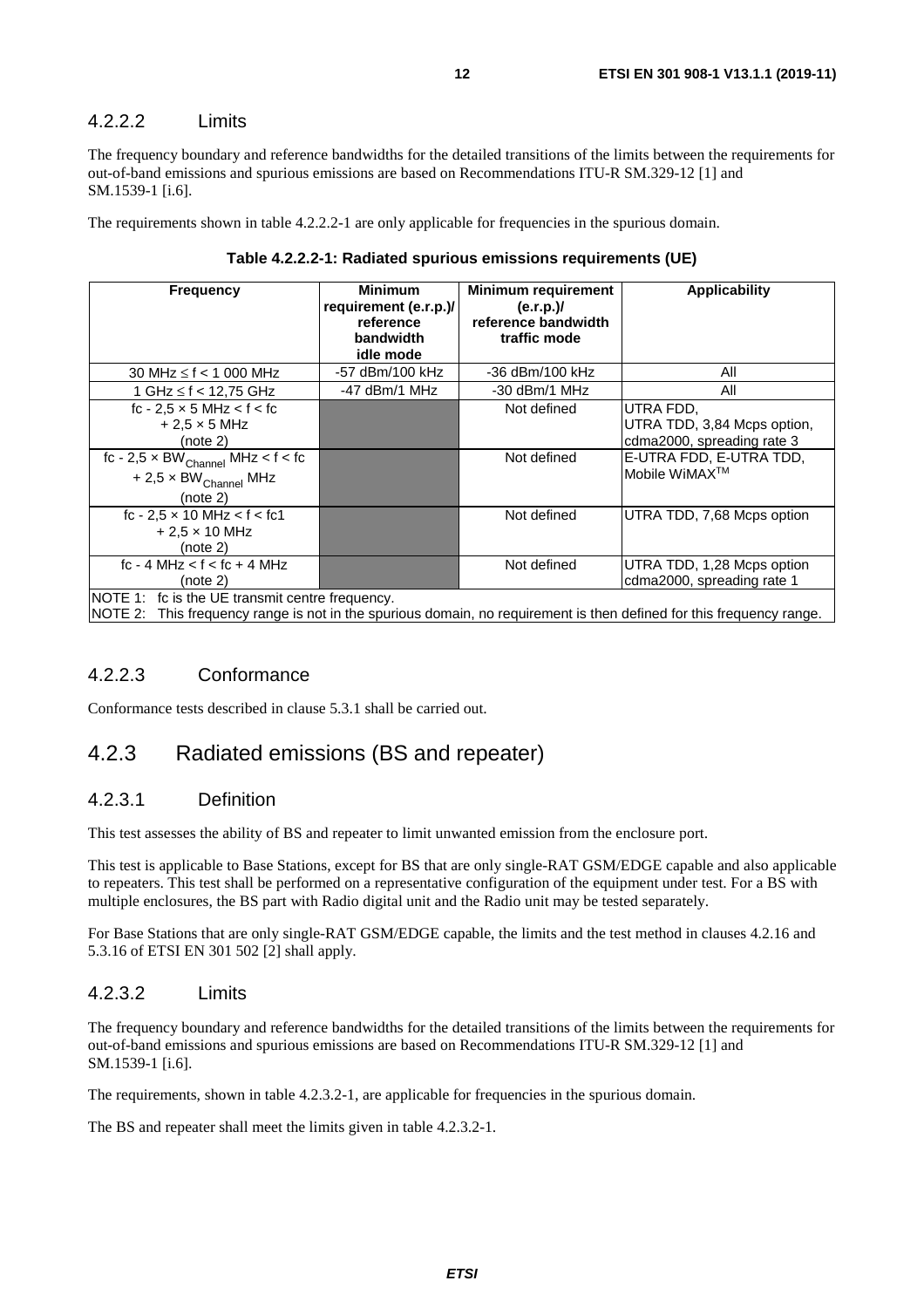<span id="page-12-0"></span>

| <b>Frequency</b>                                                                                                 | <b>Minimum</b>                               | <b>Applicability</b>                     |  |
|------------------------------------------------------------------------------------------------------------------|----------------------------------------------|------------------------------------------|--|
|                                                                                                                  | requirement (e.r.p.)/<br>reference bandwidth |                                          |  |
| 30 MHz $\leq$ f $<$ 1 000 MHz                                                                                    | -36 dBm/100 kHz                              | All                                      |  |
| 1 GHz ≤ f < 12,75 GHz                                                                                            | $-30$ dBm/1 MHz                              | All                                      |  |
| Fc1 - 2,5 $\times$ 5 MHz < f < Fc2 + 2,5 $\times$ 5 MHz                                                          | Not defined                                  | UTRA FDD.                                |  |
| (note 2)                                                                                                         |                                              | UTRA TDD, 3,84 Mcps option,              |  |
|                                                                                                                  |                                              | cdma2000, spreading rate 3               |  |
| Fc1 - 2,5 $\times$ 10 MHz < f < Fc2 + 2,5 $\times$ 10 MHz                                                        | Not defined                                  | UTRA TDD, 7,68 Mcps option               |  |
| (note 2)                                                                                                         |                                              |                                          |  |
| $\overline{FC1 - 2,5 \times BW_{Channel} MHz}$ < $f$ < $Fc2 + 2,5 \times$                                        | Not defined                                  | E-UTRA FDD, E-UTRA TDD, Mobile           |  |
| BW <sub>Channel</sub> MHz                                                                                        |                                              | WiMAX™                                   |  |
| (note 2)                                                                                                         |                                              | $(BW_{Channel} \geq 2.5 MHz)$            |  |
| $F_{BW RF, low}$ - 10 MHz < f < $F_{BW RF, high}$                                                                | Not defined                                  | E-UTRA, UTRA and GSM/EDGE                |  |
| $+10$ MHz                                                                                                        |                                              | Multi-Standard Radio (MSR) Base Stations |  |
| (note 1 and note 2)                                                                                              |                                              | Multi-Band Multi-Standard Radio          |  |
| $Fc1 - 4 MHz < f < FC2 + 4 MHz$                                                                                  | Not defined                                  | UTRA TDD, 1,28 Mcps option,              |  |
| (note 2)                                                                                                         |                                              | cdma2000, spreading rate 1               |  |
|                                                                                                                  |                                              | $(BW_{Channel} = 1,25 MHz)$              |  |
| $Fc1 - 500$ kHz < $f$ < $Fc2 + 500$ kHz                                                                          | Not defined                                  | UWC 136, 200 kHz option                  |  |
| (note 2)                                                                                                         |                                              |                                          |  |
| $Fc1 - 250$ kHz < $f$ < $Fc2 + 250$ kHz                                                                          | Not defined                                  | UWC 136, 30 kHz option                   |  |
| (note 2)                                                                                                         |                                              |                                          |  |
| NOTE 1: For BS capable of multi-band operation, the frequency ranges relating to the carriers of all bands shall |                                              |                                          |  |
| apply.                                                                                                           |                                              |                                          |  |
| NOTE 2: This frequency range is not in the spurious domain, no requirement is then defined for this frequency    |                                              |                                          |  |
| range.                                                                                                           |                                              |                                          |  |

**Table 4.2.3.2-1: Radiated spurious emissions requirements (BS and repeater)** 

Key:

| $Fc1$ :           | Centre frequency of first carrier frequency used by the BS and repeater. |
|-------------------|--------------------------------------------------------------------------|
| Fc2:              | Centre frequency of last carrier frequency used by the BS and repeater.  |
| $BW_{Channel}$ :  | Channel BandWidth.                                                       |
| $F_{BW RF, high}$ | Upper RF bandwidth edge.                                                 |
| $F_{BW RF, low}$  | Lower RF bandwidth edge.                                                 |

#### 4.2.3.3 Conformance

Conformance tests described in clause 5.3.2 shall be carried out.

### 4.2.4 Control and monitoring functions (UE)

#### 4.2.4.1 Definition

This requirement, together with other control and monitoring technical requirements identified in the table of cross references in the applicable part, verifies that the control and monitoring functions of the UE prevent it from transmitting in the absence of a valid network.

This test is applicable to radio communications equipment and ancillary equipment in the operating band defined in the applicable part of this multi-part harmonised standard.

This test shall be performed on the radio communications equipment and/or a representative configuration of the ancillary equipment.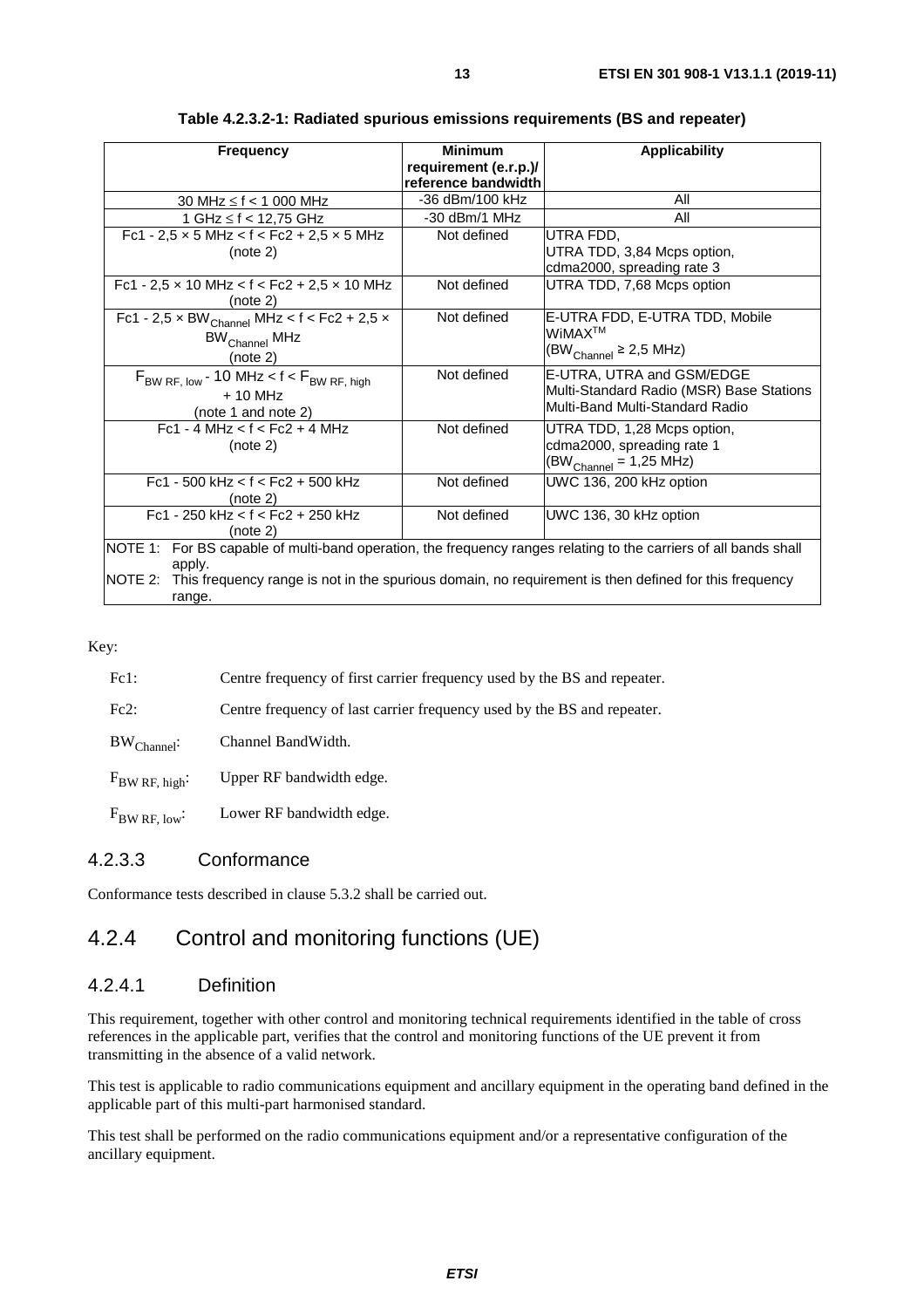#### <span id="page-13-0"></span>4.2.4.2 Limits

The maximum measured power during the duration of the test shall not exceed -30 dBm.

#### 4.2.4.3 Conformance

Conformance tests described in clause 5.3.3 shall be carried out.

## 5 Testing for compliance with technical requirements

### 5.1 Environmental conditions for testing

Tests defined in the present document shall be carried out at representative points within the boundary limits of the declared operational environmental profile.

Where technical performance varies subject to environmental conditions, tests shall be carried out under a sufficient variety of environmental conditions (within the boundary limits of the declared operational environmental profile) to give confidence of compliance for the affected technical requirements.

Normally it should be sufficient for all tests to be conducted using normal test conditions except where otherwise stated. For guidance on other test conditions to be used, see the applicable part for details.

### 5.2 Interpretation of the measurement results

The interpretation of the results recorded in a test report for the measurements described in the present document shall be as follows:

- the measured value related to the corresponding limit will be used to decide whether an equipment meets the requirements of the present document;
- the value of the measurement uncertainty for the measurement of each parameter shall be included in the test report.

For the test methods, according to the present document, the measurement uncertainty figures shall be calculated and shall correspond to an expansion factor (coverage factor)  $k = 1.96$  (which provides a confidence level of 95 % in the case where the distributions characterizing the actual measurement uncertainties are normal (Gaussian)). Principles for the calculation of measurement uncertainty are contained in ETSI TR 100 028 [\[i.3\]](#page-6-0), in particular in annex D of the ETSI TR 100 028-2 [\[i.3](#page-6-0)].

Recommended values for the maximum measurements uncertainty can be found in annex D.

#### **Table 5.2-1: Void**

#### **Table 5.2-2: Void**

### 5.3 Essential radio test suites

### 5.3.1 Radiated emissions (UE)

#### 5.3.1.1 Test method

Whenever possible the test site should be a fully anechoic chamber simulating the free-space conditions. EUT shall be placed on a non-conducting support. Mean power of any spurious components shall be detected by the test antenna and measuring receiver (e.g. a spectrum analyser).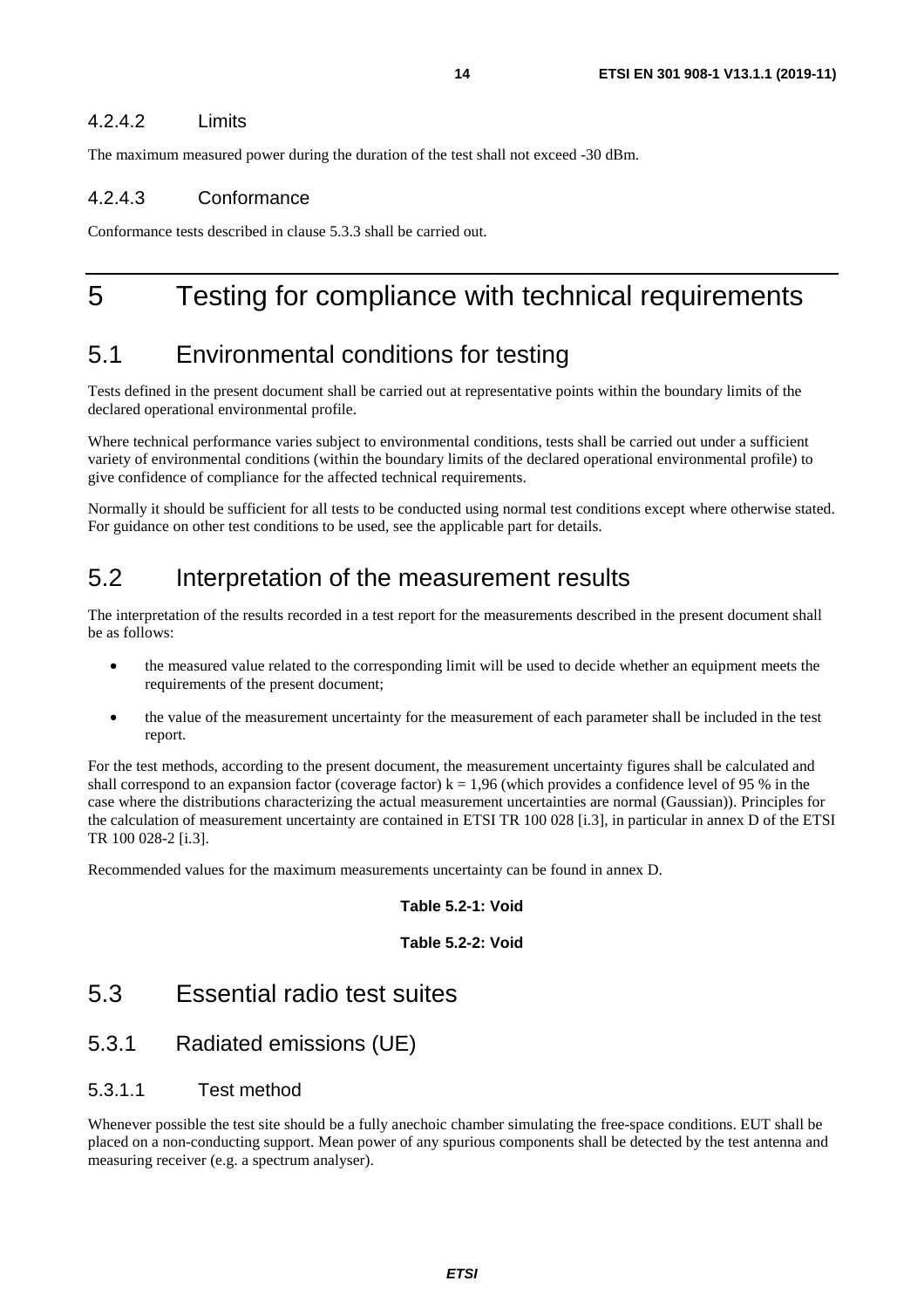<span id="page-14-0"></span>At each frequency at which a component is detected, the EUT shall be rotated to obtain maximum response, and the effective radiated power (e.r.p.) of that component determined by a substitution measurement, which shall be the reference method. The measurement shall be repeated with the test antenna in the orthogonal polarization plane. Test systems are allowed to be pre-substituted by carrying out the substitution measurement for each frequency and by recording the obtained value into test system software as a correction factor.

NOTE: Effective radiated power (e.r.p.) refers to the radiation of a half wave tuned dipole instead of an isotropic antenna. There is a constant difference of 2,15 dB between e.i.r.p. and e.r.p. e.r.p.  $(dBm) = e.i.r.p.$   $(dBm) - 2,15$  (Recommendation ITU-R SM.329-12 [\[1](#page-5-0)], annex 1).

Measurements are made with a tuned dipole antenna or a reference antenna with a known gain referenced to an isotropic antenna. Unless otherwise stated, all measurements are done as mean power (RMS).

If a different test site or method is used, this shall be stated in the test report. The results shall be converted to the reference method values and the validity of the conversion shall be demonstrated.

#### 5.3.1.2 Test configurations

This clause defines the configurations for emission tests as follows:

- the equipment shall be tested under normal test conditions;
- the test configuration shall be as close to normal intended use as possible;
- if the equipment is part of a system, or can be connected to ancillary equipment, then it shall be acceptable to test the equipment while connected to the minimum configuration of ancillary equipment necessary to exercise the ports;
- if the equipment has a large number of ports, then a sufficient number shall be selected to simulate actual operation conditions and to ensure that all the different types of termination are tested;
- the test conditions, test configuration and mode of operation shall be recorded in the test report;
- ports which in normal operation are connected shall be connected to an ancillary equipment or to a representative piece of cable correctly terminated to simulate the input/output characteristics of the ancillary equipment, RF input/output ports shall be correctly terminated;
- ports that are not connected to cables during normal operation, e.g. service connectors, programming connectors; temporary connectors, etc. shall not be connected to any cables for the purpose of this test. Where cables have to be connected to these ports, or interconnecting cables have to be extended in length in order to exercise the EUT, precautions shall be taken to ensure that the evaluation of the EUT is not affected by the addition or extension of these cables:
	- emission tests shall be performed in two modes of operation:
		- with a communication link established (traffic mode); and
		- in the idle mode;
- the traffic mode configuration which uses the UE maximum output power for testing shall be declared by the manufacturer.

Ancillary equipment shall be tested with it connected to a UE in which case compliance shall be demonstrated to the appropriate clauses of the present document.

The results obtained shall be compared to the limits in clause 4.2.2.2 in order to prove compliance.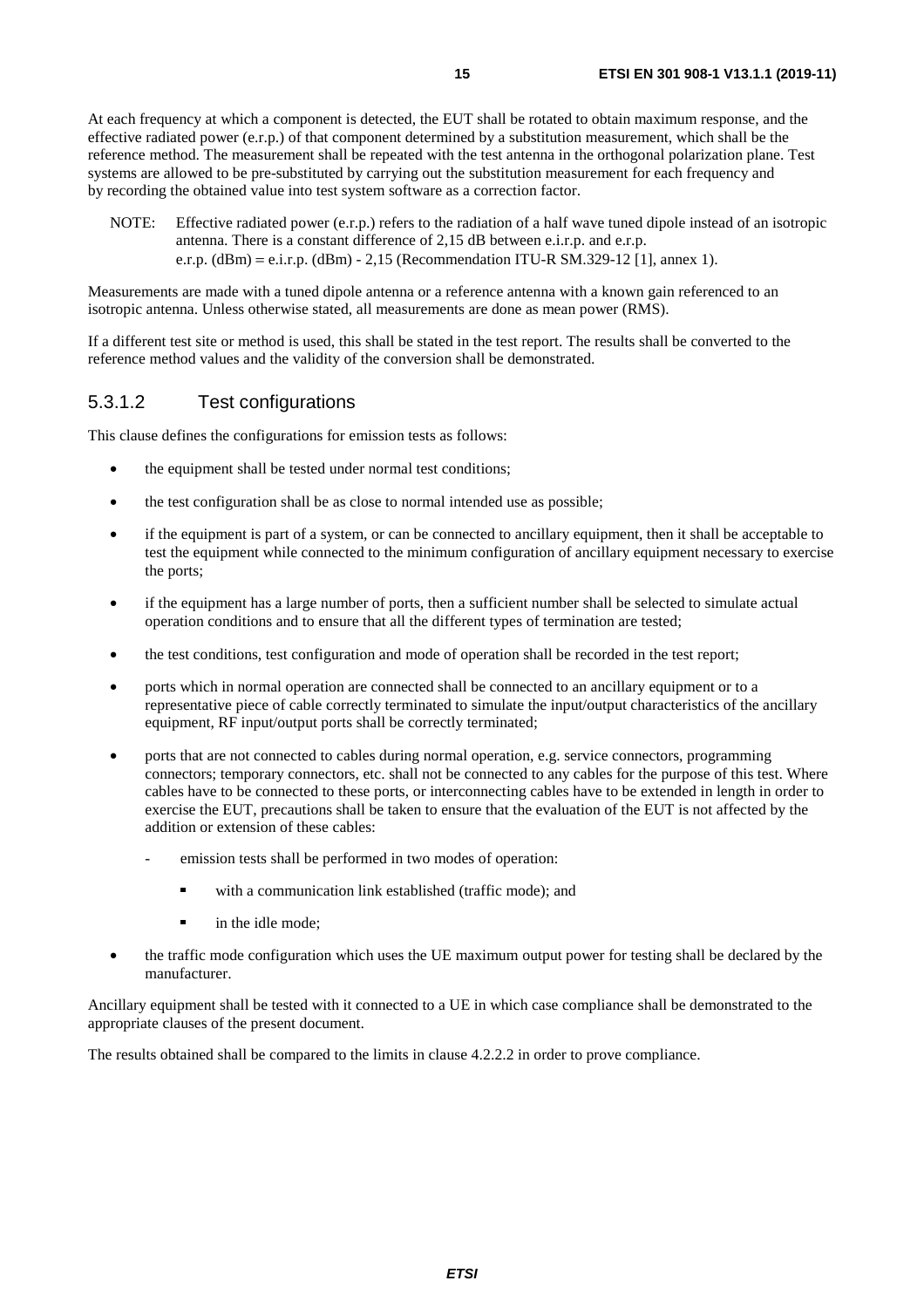### <span id="page-15-0"></span>5.3.2 Radiated emissions (BS and repeater)

#### 5.3.2.1 Test method

a) A test site fulfilling the requirements of Recommendation ITU-R SM.329-12 [[1\]](#page-5-0) shall be used. The EUT shall be placed on a non-conducting support and shall be operated from a power source via a RF filter to avoid radiation from the power leads.

 Mean power of any spurious components shall be detected by the test antenna and measuring receiver (e.g. a spectrum analyser). At each frequency at which a component is detected, the EUT shall be rotated and the height of the test antenna adjusted to obtain maximum response, and the effective radiated power (e.r.p.) of that component determined by a substitution measurement. The measurement shall be repeated with the test antenna in the orthogonal polarization plane. Test systems are allowed to be pre-substituted by carrying out the substitution measurement for each frequency and by recording the obtained value into test system software as a correction factor.

- NOTE: Effective radiated power (e.r.p.) refers to the radiation of a half wave tuned dipole instead of an isotropic antenna. There is a constant difference of 2,15 dB between e.i.r.p. and e.r.p. e.r.p. (dBm) = e.i.r.p. (dBm) - 2,15 (Recommendation ITU-R SM.329-12 [\[1](#page-5-0)], annex 1).
- b) The BS shall transmit with maximum power declared by the manufacturer with all transmitters active. Set the Base Station to transmit a signal as defined in the applicable part for measurement of spurious emissions.

 In case of a repeater the gain and the output power shall be adjusted to the maximum value as declared by the manufacturer. Use an input signal as defined in the applicable part for the measurement of spurious emissions.

c) The video bandwidth shall be approximately three times the resolution bandwidth. If this video bandwidth is not available on the measuring receiver, it shall be the maximum available and at least 1 MHz. Unless otherwise stated, all measurements are done as mean power (RMS). The received power shall be measured over the frequency ranges and using the measurement bandwidth as defined in table 4.2.3.2-1.

#### 5.3.2.2 Test configurations

This clause defines the configurations for emission tests as follows:

- the equipment shall be tested under normal test conditions as specified in the functional standards;
- the test configuration shall be as close to normal intended use as possible;
- if the equipment is part of a system, or can be connected to ancillary equipment, then it shall be acceptable to test the equipment while connected to the minimum configuration of ancillary equipment necessary to exercise the ports;
- if the equipment has a large number of ports, then a sufficient number shall be selected to simulate actual operation conditions and to ensure that all the different types of termination are tested;
- the test conditions, test configuration and mode of operation shall be recorded in the test report;
- ports which in normal operation are connected shall be connected to an ancillary equipment or to a representative piece of cable correctly terminated to simulate the input/output characteristics of the ancillary equipment, Radio Frequency (RF) input/output ports shall be correctly terminated;
- ports which are not connected to cables during normal operation, e.g. service connectors, programming connectors, temporary connectors, etc. Shall not be connected to any cables for the purpose of this test. Where cables have to be connected to these ports, or interconnecting cables have to be extended in length in order to exercise the EUT, precautions shall be taken to ensure that the evaluation of the EUT is not affected by the addition or extension of these cables.

For an EUT which contains more than one BS, it is sufficient to perform tests relating to connectors of each representative type of the BS forming part of the EUT.

For an EUT which contains more than one repeater, it is sufficient to perform tests relating to connectors of each representative type of the repeater forming part of the EUT.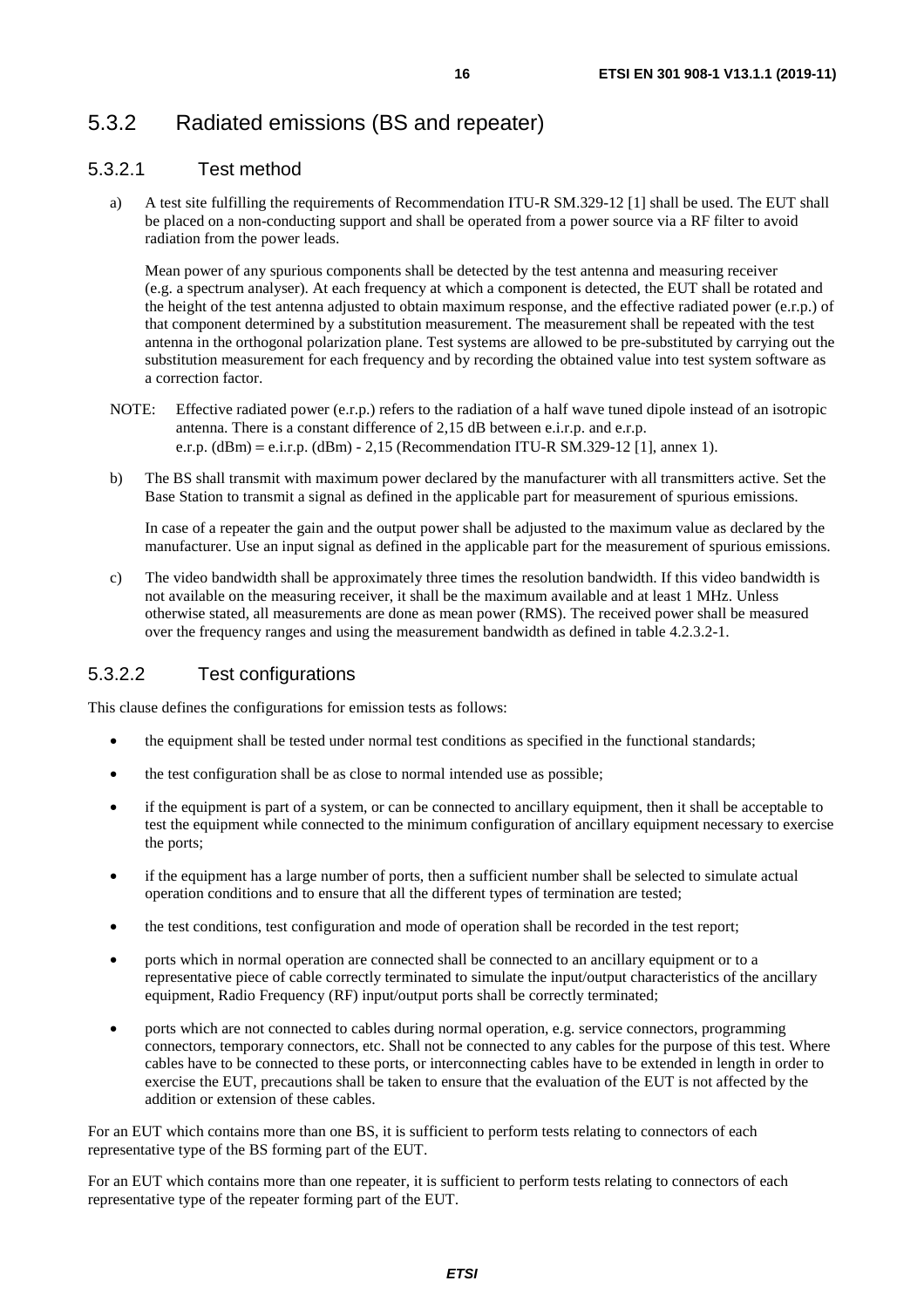<span id="page-16-0"></span>At the manufacturer's discretion the test may be performed on the ancillary equipment separately or a representative configuration of the combination of radio and ancillary equipment. In each case the EUT is tested against all applicable emission clauses of the present document and in each case, compliance enables the ancillary equipment to be used with different radio equipment.

The results obtained shall be compared to the limits in clause 4.2.3.2 in order to prove compliance.

### 5.3.3 Control and monitoring functions (UE)

#### 5.3.3.1 Test method

- a) At the start of the test, the UE shall be switched off. The UE antenna connector shall be connected to a power measuring equipment, with the following characteristics:
	- the RF bandwidth shall exceed the total operating transmit frequency range of the UE for operation with an applicable part;
	- the response time of the power measuring equipment shall be such that the measured power has reached within 1 dB of its steady state value within 100  $\mu$ s of a CW signal being applied;
	- it shall record the maximum power measured.
- NOTE: The equipment may include a video low pass filter to minimize its response to transients or Gaussian noise peaks.
- b) The UE shall be switched on for a period of approximately fifteen minutes, and then switched off.
- c) The EUT shall remain switched off for a period of at least thirty seconds, and shall then be switched on for a period of approximately one minute.
- d) The maximum power emitted from the UE throughout the duration of the test shall be recorded.

The results obtained shall be compared to the limits in clause 4.2.4.2 in order to prove compliance.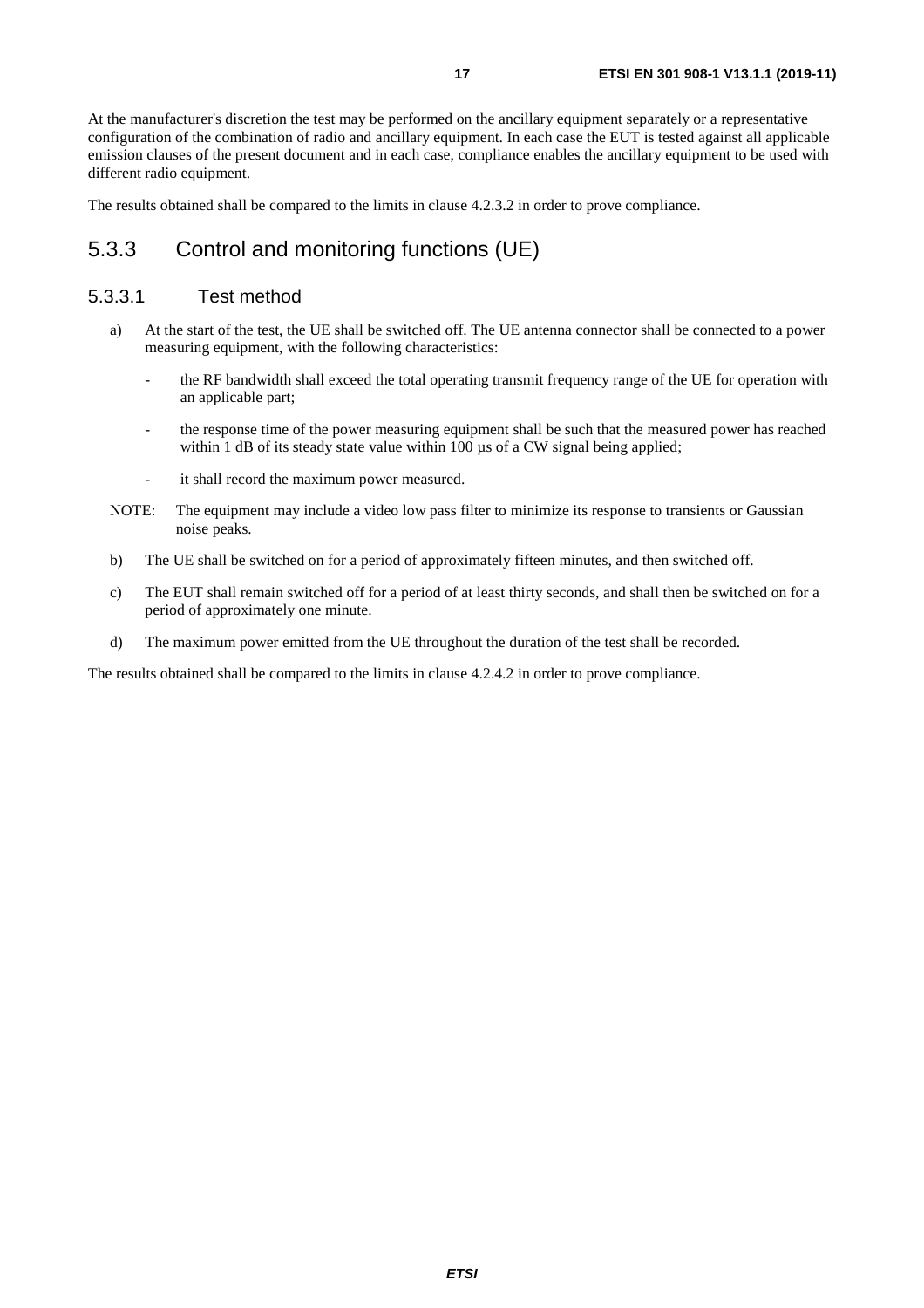# <span id="page-17-0"></span>Annex A (informative): Relationship between the present document and the essential requirements of Directive 2014/53/EU

The present document has been prepared under the Commission's standardisation request C(2015) 5376 final [\[i.9\]](#page-6-0) to provide one voluntary means of conforming to the essential requirements of Directive 2014/53/EU on the harmonisation of the laws of the Member States relating to the making available on the market of radio equipment and repealing Directive 1999/5/EC [\[i.1](#page-6-0)].

Once the present document is cited in the Official Journal of the European Union under that Directive, compliance with the normative clauses of the present document given in table A-1 confers, within the limits of the scope of the present document, a presumption of conformity with the corresponding essential requirements of that Directive, and associated EFTA regulations.

#### **Table A-1: Relationship between the present document and the essential requirements of Directive 2014/53/EU**

|                                                         | Harmonised Standard ETSI EN 301 908-1    |                                               |                                      |     |                  |
|---------------------------------------------------------|------------------------------------------|-----------------------------------------------|--------------------------------------|-----|------------------|
| <b>Requirement Conditionality</b><br><b>Requirement</b> |                                          |                                               |                                      |     |                  |
| <b>No</b>                                               | <b>Description</b>                       | <b>Essential requirements</b><br>of Directive | Clause(s) of the<br>present document | U/C | <b>Condition</b> |
|                                                         | Radiated emissions (UE)                  | 3.2                                           | 4.2.2                                |     |                  |
|                                                         | Radiated emissions (BS<br>and repeater)  | 3.2                                           | 4.2.3                                |     |                  |
| 3                                                       | Control and monitoring<br>functions (UE) | 3.2                                           | 4.2.4                                |     |                  |

#### **Key to columns:**

#### **Requirement:**

**No** A unique identifier for one row of the table which may be used to identify a requirement.

**Description** A textual reference to the requirement.

#### **Essential requirements of Directive**

Identification of article(s) defining the requirement in the Directive.

#### **Clause(s) of the present document**

Identification of clause(s) defining the requirement in the present document unless another document is referenced explicitly.

#### **Requirement Conditionality:**

- U/C Indicates whether the requirement is unconditionally applicable (U) or is conditional upon the manufacturer's claimed functionality of the equipment (C).
- **Condition** Explains the conditions when the requirement is or is not applicable for a requirement which is classified "conditional".

Presumption of conformity stays valid only as long as a reference to the present document is maintained in the list published in the Official Journal of the European Union. Users of the present document should consult frequently the latest list published in the Official Journal of the European Union.

Other Union legislation may be applicable to the product(s) falling within the scope of the present document.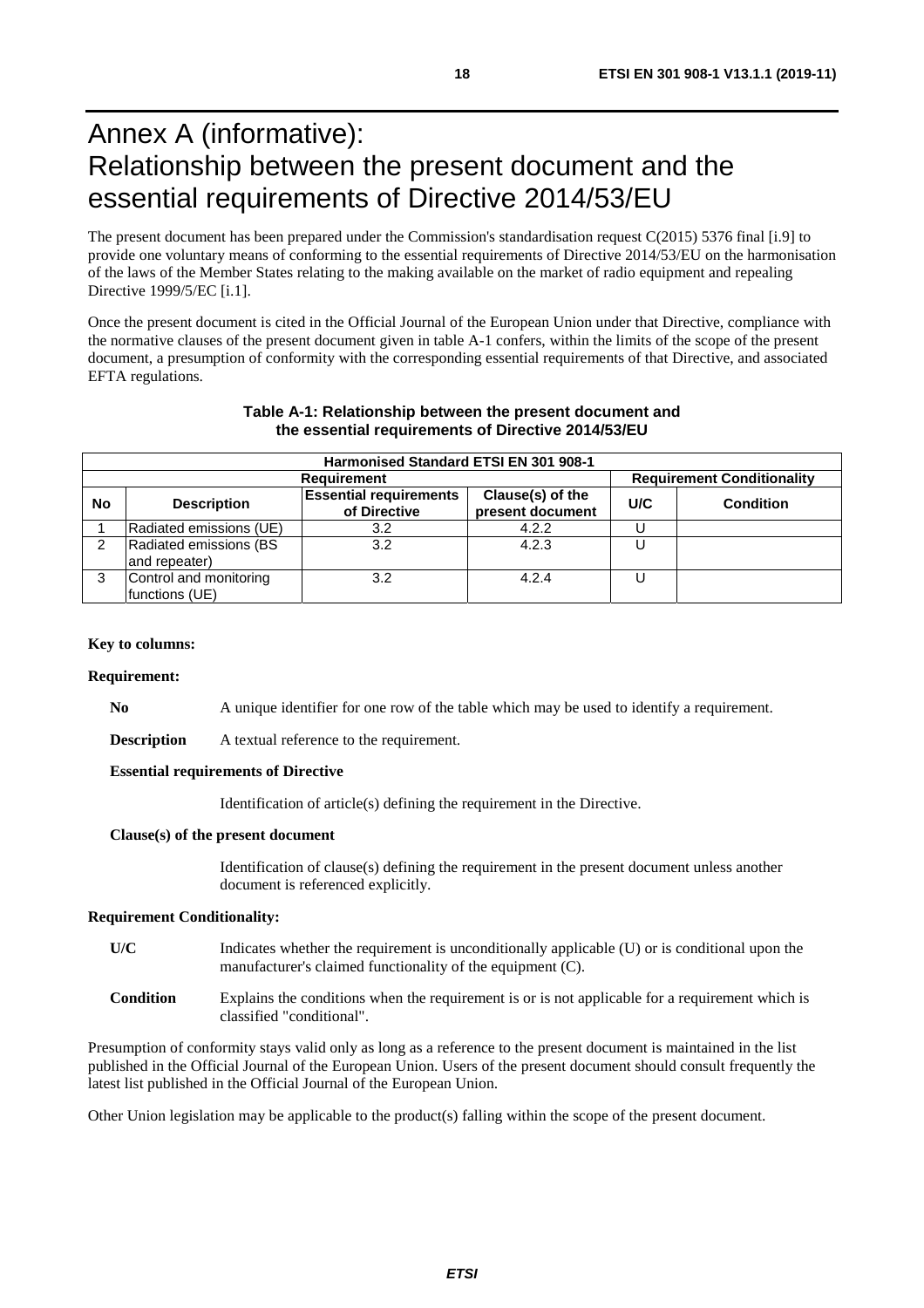# <span id="page-18-0"></span>Annex B (informative): Correct operation of the equipment

In a radio communications system, it is essential that certain functions of equipment operate correctly, in order to prevent harmful interference to other users of the radio spectrum. These functions can include transmission on the correct frequency, at the correct time and/or using the correct code (for equipment using CDMA). For the BS, the parameters of these functions are commanded by the network, and for the UE they are commanded by the BS.

Several of the tests in the applicable parts implicitly require a connection to be established between the Equipment Under Test (EUT) and the test apparatus. This implicitly requires the EUT to respond correctly to the commands it receives.

It is considered that the establishment of a connection demonstrates that the equipment meets most aspects of correct functioning to meet the essential requirements under article 3.2 of the Radio Equipment Directive 2014/53/EU [\[i.1](#page-6-0)]. Tests for certain specific functions are defined in applicable parts, where these functions are critical to the prevention of harmful interference.

Therefore, the explicit tests for correct functioning of the equipment, together with the implicit testing through the ability to establish a connection, are sufficient to meet the essential requirement for correct functioning of the equipment so as to prevent harmful interference, under article 3.2 of the Radio Equipment Directive 2014/53/EU [[i.1\]](#page-6-0).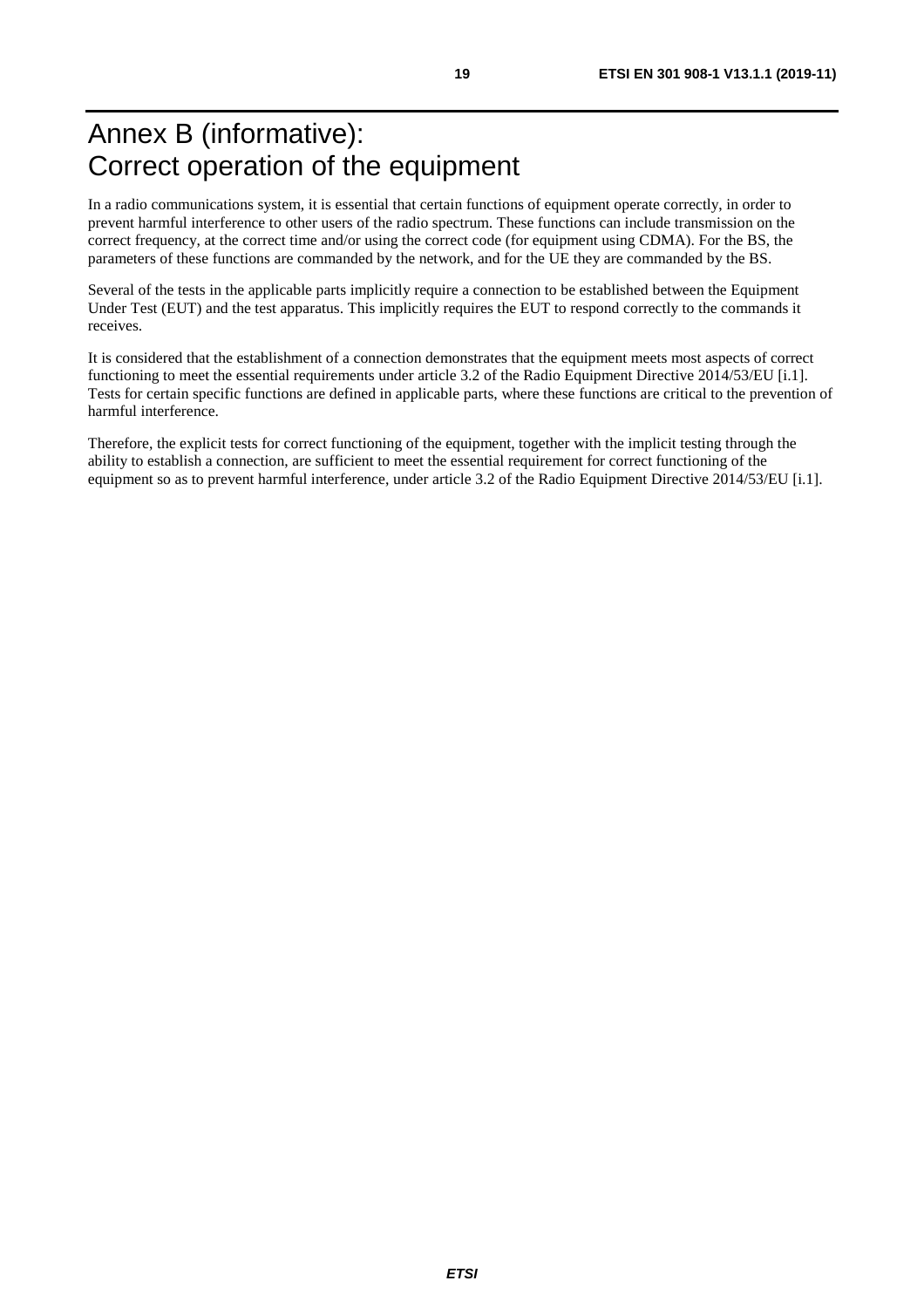# <span id="page-19-0"></span>Annex C (informative): Overview and organization of ETSI EN 301 908 standard parts

This annex provides an overview of the following IMT technologies included in the multi-part deliverable ETSI EN 301 908 [[i.8](#page-6-0)] and how the different standard parts map to the terrestrial components of IMT-2000 and IMT Advanced. IMT is specified by ITU-R in Recommendation M.1457-12 [\[i.4](#page-6-0)] and contains the following terrestrial IMT-2000 component radio interfaces:

- IMT-2000 CDMA Direct Spread.
- IMT-2000 CDMA Multi-Carrier.
- IMT-2000 CDMA TDD.
- IMT-2000 TDMA Single-Carrier.
- IMT-2000 FDMA/TDMA
- IMT-2000 OFDMA TDD WMAN.

IMT-Advanced is specified by in Recommendation ITU-R M.2012-1 [\[i.5\]](#page-6-0) and contains the following terrestrial IMT-Advanced radio interfaces:

- LTE-Advanced.
- Wireless MAN-Advanced.

ETSI EN 301 908 [\[i.8\]](#page-6-0) is a multi-part deliverable covering Base Stations (BS), Repeaters and User Equipment (UE) for the members of the terrestrial component of the IMT family. Further details of the standard parts are given below.

NOTE: This annex only includes the parts that received support for the creation of ETSI work items under the Commission's standardisation request C(2015) 5376 final [[i.9](#page-6-0)] at the date of finalization of the present document.

A cross-reference table for the standards parts applicable to the IMT terrestrial component radio access technologies is given in table C-1 and a frequency band cross reference table is given in table C-2. The scope, content and relation between the standard parts are given in the clauses below.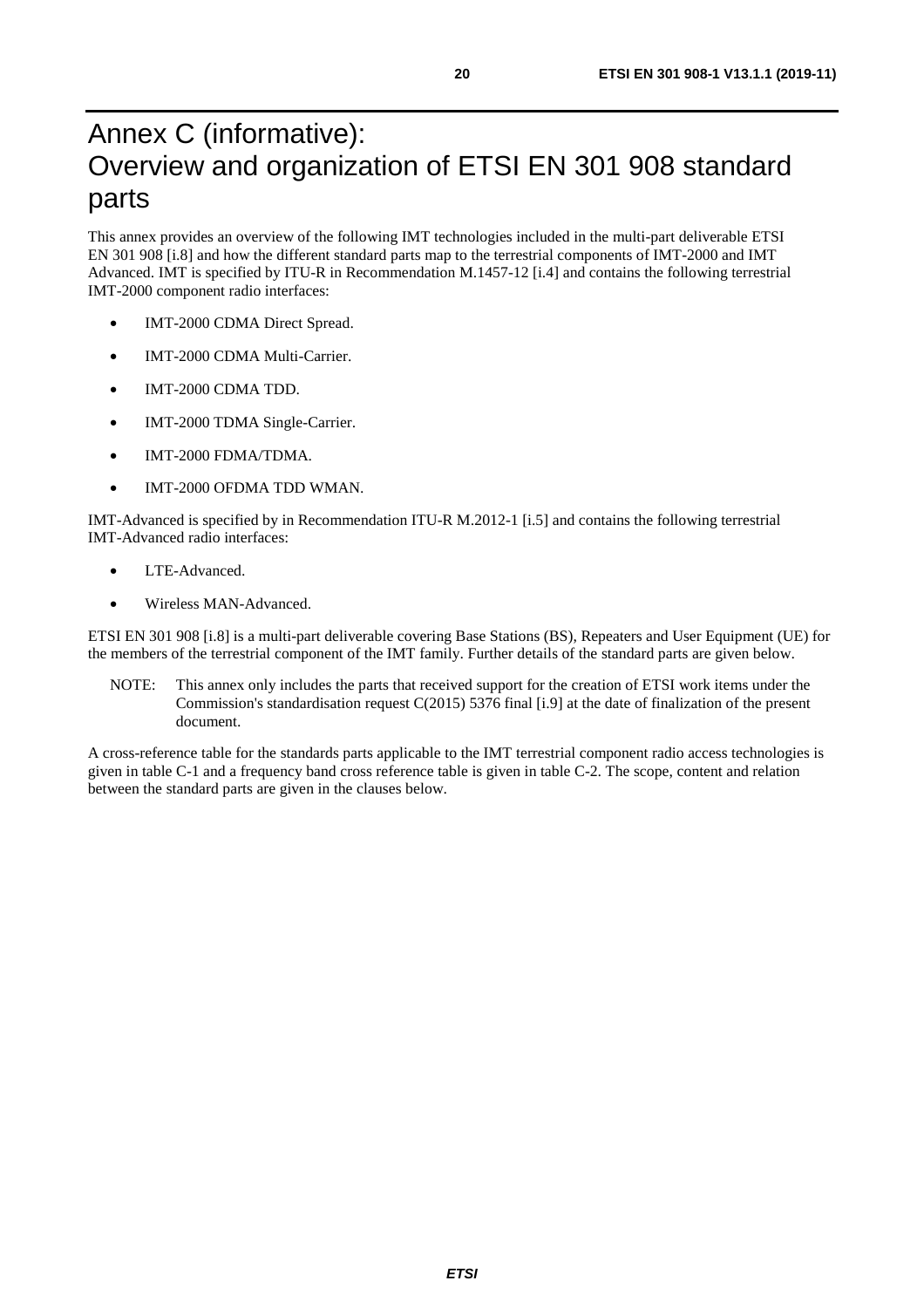| <b>IMT-2000/</b><br><b>IMT-Advanced</b><br>terrestrial RIT<br>(as identified by<br>ITU-R M.1457-12 [i.4]<br>and<br>ITU-R M.2012-1 [i.5]) | <b>RIT name</b><br>(as identified by<br>the SDO) | <b>Reference</b><br><b>SDO</b>     | type            | Equipment   ETSI EN 301 908 [i.8]<br>part covering the<br><b>RIT and equipment</b><br>type | <b>Notes</b>                                                                                                                                             |
|------------------------------------------------------------------------------------------------------------------------------------------|--------------------------------------------------|------------------------------------|-----------------|--------------------------------------------------------------------------------------------|----------------------------------------------------------------------------------------------------------------------------------------------------------|
| IMT-2000 CDMA Direct UTRA FDD                                                                                                            |                                                  | ETSI (3GPP)                        | UE              | Part 2                                                                                     |                                                                                                                                                          |
| Spread                                                                                                                                   |                                                  |                                    | <b>BS</b>       | Part 3                                                                                     |                                                                                                                                                          |
|                                                                                                                                          |                                                  |                                    | Repeater        | Part 11                                                                                    |                                                                                                                                                          |
|                                                                                                                                          | <b>E-UTRA FDD</b>                                | ETSI (3GPP)                        | <b>UE</b>       | Part 13                                                                                    |                                                                                                                                                          |
|                                                                                                                                          |                                                  |                                    | $\overline{BS}$ | Part 14                                                                                    |                                                                                                                                                          |
|                                                                                                                                          |                                                  |                                    | Repeater        | Part 15                                                                                    |                                                                                                                                                          |
| LTE-Advanced                                                                                                                             | <b>E-UTRA FDD</b>                                | ETSI (3GPP)                        | <b>UE</b>       | Part 13                                                                                    |                                                                                                                                                          |
|                                                                                                                                          |                                                  |                                    | <b>BS</b>       | Part 14                                                                                    |                                                                                                                                                          |
|                                                                                                                                          |                                                  |                                    | Repeater        | Part 15                                                                                    |                                                                                                                                                          |
| IMT-2000 CDMA Multi-<br>Carrier                                                                                                          | Cdma2000                                         | <b>TIA</b><br>(3GPP2)              | Repeater        | Part 12                                                                                    |                                                                                                                                                          |
| IMT-2000 CDMA TDD                                                                                                                        | <b>E-UTRA TDD</b>                                | ETSI (3GPP)                        | UE              | Part 13                                                                                    |                                                                                                                                                          |
|                                                                                                                                          |                                                  |                                    | $\overline{BS}$ | Part 14                                                                                    |                                                                                                                                                          |
|                                                                                                                                          |                                                  |                                    | <b>BS</b>       | Part 18                                                                                    |                                                                                                                                                          |
| IMT-2000 FDMA/TDMA                                                                                                                       | <b>DECT</b>                                      | ETSI (DECT)                        |                 | Part 10                                                                                    |                                                                                                                                                          |
| IMT-2000 CDMA Direct<br>Spread, LTE-Advanced<br>and IMT-2000 CDMA<br><b>TDD</b>                                                          | UTRA FDD/TDD<br>E-UTRA and<br><b>GSM/EDGE</b>    | ETSI (3GPP)                        | <b>BS</b>       | Part 18                                                                                    | Covers multi-RAT capable<br>(MSR) BS, including<br>GSM/EDGE operation.<br><b>GSM/EDGE single RAT</b><br>capable BS is covered by<br>ETSI EN 301 502 [2]. |
|                                                                                                                                          | UTRA FDD/TDD<br>and E-UTRA<br>FDD/TDD            | ETSI (3GPP)                        | <b>BS</b>       | Part 23                                                                                    | Covers multi-RAT UTRA<br>and E-UTRA, single RAT<br>UTRA and single RAT<br>E-UTRA for AAS BS.                                                             |
| <b>IMT-2000</b>                                                                                                                          | Mobile WiMAX <sup>™</sup>                        | IEEE/                              | <b>UE</b>       | Part 19                                                                                    |                                                                                                                                                          |
| <b>OFDMA TDD WMAN</b>                                                                                                                    | TDD component                                    | <b>WiMAX</b><br>Forum <sup>®</sup> | <b>BS</b>       | Part 20                                                                                    |                                                                                                                                                          |
|                                                                                                                                          | Mobile WiMAX <sup>™</sup>                        | IEEE/                              | <b>UE</b>       | Part 21                                                                                    |                                                                                                                                                          |
|                                                                                                                                          | FDD component                                    | <b>WiMAX</b><br>Forum <sup>®</sup> | <b>BS</b>       | Part 22                                                                                    |                                                                                                                                                          |

#### **Table C-1: IMT Radio Interface Technologies in ETSI EN 301 908 [[i.8\]](#page-6-0) and the corresponding standard parts**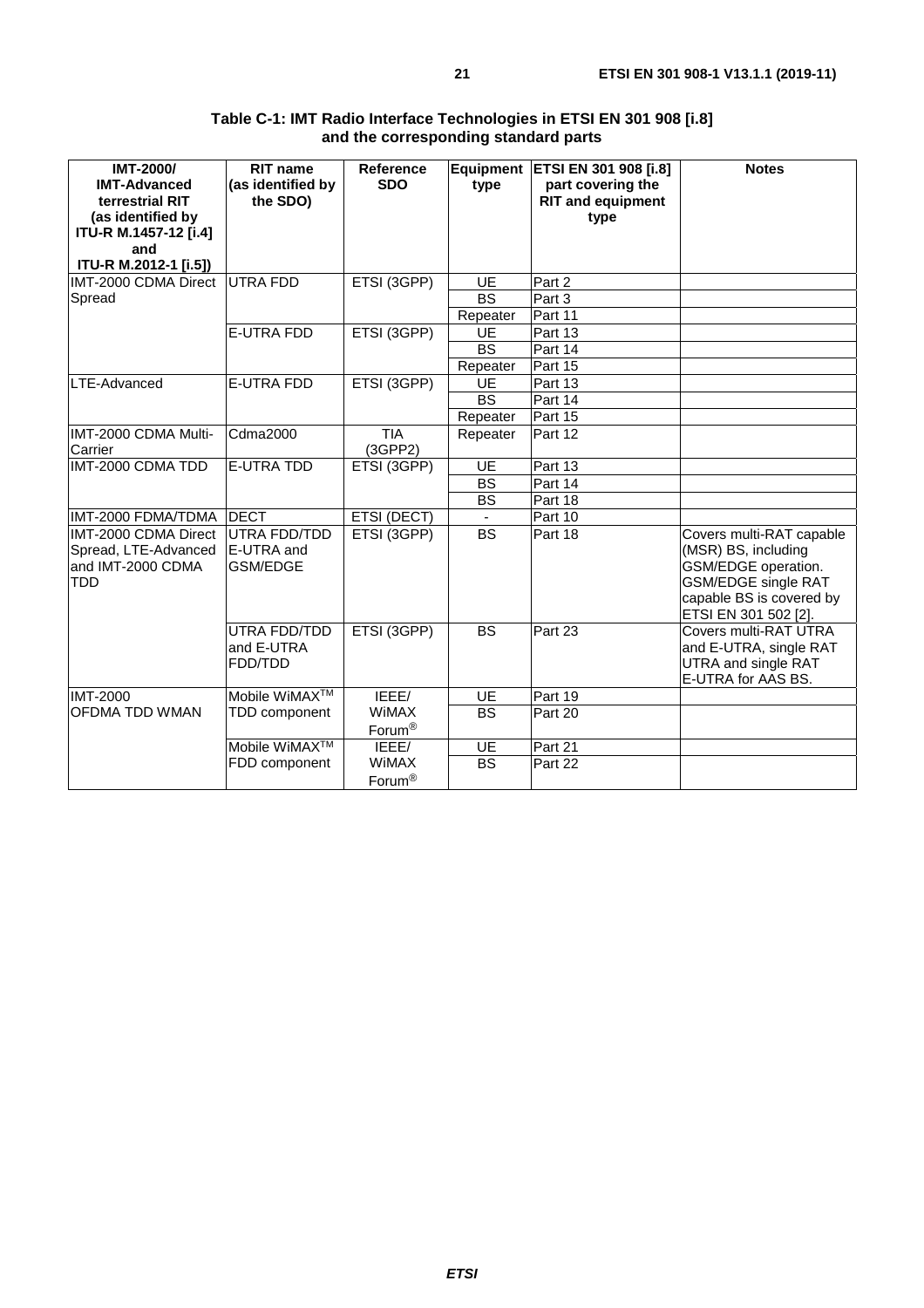| <b>UTRA</b>              | <b>UTRA TDD</b>          | <b>E-UTRA</b>   | <b>CDMA2000</b>          | <b>Mobile</b>            | <b>Frequency Range</b>                                                                                      |
|--------------------------|--------------------------|-----------------|--------------------------|--------------------------|-------------------------------------------------------------------------------------------------------------|
| <b>FDD</b>               | <b>Band</b>              | <b>Band</b>     | <b>Band Class</b>        | WiMAX™                   |                                                                                                             |
| <b>Band</b>              | (note 2)                 |                 |                          | <b>Band Class</b>        |                                                                                                             |
| L                        |                          | $\mathbf{1}$    | $\overline{6}$           |                          | 1 920 MHz to 1 980 MHz paired with                                                                          |
|                          |                          |                 |                          |                          | 2 110 MHz to 2 170 MHz                                                                                      |
| $\overline{\mathbb{H}}$  |                          | 3               | $\overline{8}$           | 6C                       | 1 710 MHz to 1 785 MHz paired with                                                                          |
|                          |                          |                 |                          |                          | 1 805 MHz to 1 880 MHz                                                                                      |
| $\overline{\text{V}}$    | ÷,                       | $\overline{7}$  | $\overline{13}$          | $\blacksquare$           | 2 500 MHz to 2 570 MHz paired with                                                                          |
|                          |                          |                 |                          |                          | 2 620 MHz to 2 690 MHz                                                                                      |
| VIII                     |                          | $\overline{8}$  | $\overline{9}$           | $\overline{7G}$          | 880 MHz to 915 MHz paired with                                                                              |
|                          |                          |                 |                          |                          | 925 MHz to 960 MHz                                                                                          |
| <b>XV</b>                | $\blacksquare$           | $\blacksquare$  | ä,                       | ÷,                       | 1 900 MHz to 1 920 MHz paired with                                                                          |
|                          |                          |                 |                          |                          | 2 600 MHz to 2 620 MHz                                                                                      |
| XVI                      |                          |                 |                          |                          | 2 010 MHz to 2 025 MHz paired with                                                                          |
|                          |                          |                 |                          |                          | 2 585 MHz to 2 600 MHz                                                                                      |
| $\overline{XX}$          | ÷,                       | 20              | $\overline{\phantom{0}}$ | $\blacksquare$           | 832 MHz to 862 MHz paired with                                                                              |
|                          |                          |                 |                          |                          | 791 MHz to 821 MHz                                                                                          |
| XXII                     |                          | 22              |                          |                          | 3 410 MHz to 3 490 MHz paired with                                                                          |
|                          |                          |                 |                          |                          | 3 510 MHz to 3 590 MHz                                                                                      |
| $\blacksquare$           | $\overline{\phantom{a}}$ | 28 (note 5)     | $\blacksquare$           | $\blacksquare$           | 703 MHz to 748 MHz                                                                                          |
|                          |                          |                 |                          |                          | 758 MHz to 803 MHz                                                                                          |
|                          |                          | 31              |                          |                          | 452,5 MHz to 457,5 MHz paired with                                                                          |
|                          |                          |                 |                          |                          | 462,5 MHz to 467,5 MHz                                                                                      |
| <b>XXXII</b>             | $\blacksquare$           | $32$ (note 3)   | $\blacksquare$           | $\blacksquare$           | 1 452 MHz to 1 496 MHz                                                                                      |
| $\overline{\phantom{a}}$ | а                        | 33              | ۰                        | $\overline{\phantom{a}}$ | 1 900 MHz to 1 920 MHz                                                                                      |
| $\blacksquare$           | a                        | 34              | $\overline{\phantom{0}}$ | $\overline{\phantom{a}}$ | 2 010 MHz to 2 025 MHz                                                                                      |
|                          | d                        | $\overline{38}$ |                          |                          | 2 570 MHz to 2 620 MHz                                                                                      |
| $\blacksquare$           | е                        | 40              | ä,                       | $\overline{1B}$          | 2 300 MHz to 2 400 MHz                                                                                      |
| $\blacksquare$           | $\overline{\phantom{a}}$ | $\blacksquare$  | $\blacksquare$           | 3A                       | 2 500 MHz to 2 690 MHz                                                                                      |
| $\blacksquare$           | $\overline{\phantom{a}}$ | 42              |                          | 5L.A, 5L.C               | 3 400 MHz to 3 600 MHz                                                                                      |
| $\blacksquare$           | $\overline{\phantom{a}}$ | 43              | $\overline{\phantom{0}}$ | 5H.A, 5H.C               | 3 600 MHz to 3 800 MHz                                                                                      |
|                          |                          | 46 (note 4)     |                          |                          | 5 150 MHz to 5 925 MHz                                                                                      |
| $\blacksquare$           | ÷.                       | 65              | $\blacksquare$           |                          | 1 920 MHz to 2 010 MHz paired with                                                                          |
|                          |                          |                 |                          |                          | 2 110 MHz to 2 200 MHz                                                                                      |
| $\overline{\phantom{a}}$ | $\overline{\phantom{a}}$ | 67              | $\overline{\phantom{0}}$ |                          | 738 MHz to 758 MHz                                                                                          |
|                          |                          | 68              |                          |                          | 698 MHz to 728 MHz paired with                                                                              |
|                          |                          |                 |                          |                          | 753 MHz to 783 MHz                                                                                          |
|                          |                          | 69              |                          |                          | 2 570 MHz to 2 620 MHz                                                                                      |
|                          |                          |                 |                          |                          | NOTE 1: The technical specifications identify additional frequency bands not currently included within ETSI |
|                          | EN 301 908 [i.8].        |                 |                          |                          |                                                                                                             |
|                          |                          |                 |                          |                          | NOTE 2: The UTRA TDD bands are referenced for multi-RAT capable (MSR) BS in part 18.                        |
|                          |                          |                 |                          |                          | NOTE 3: Radio equipment in band 32 is only allowed to operate between 1 452 MHz and 1 492 MHz.              |

#### **Table C-2: Frequency band cross reference table for IMT Radio Interface Technologies in ETSI EN 301 908 [[i.8](#page-6-0)]**

NOTE 4: This band is an unlicensed band restricted to licensed-assisted operation using Frame Structure Type 3. Radio equipment in band 46 is only allowed to operate between 5 150 MHz and 5 725 MHz. NOTE 5: Radio equipment in band 28 is only allowed to operate between 758 MHz to 791 MHz for the

transmitter and between 703 MHz to 736 MHz for the receiver.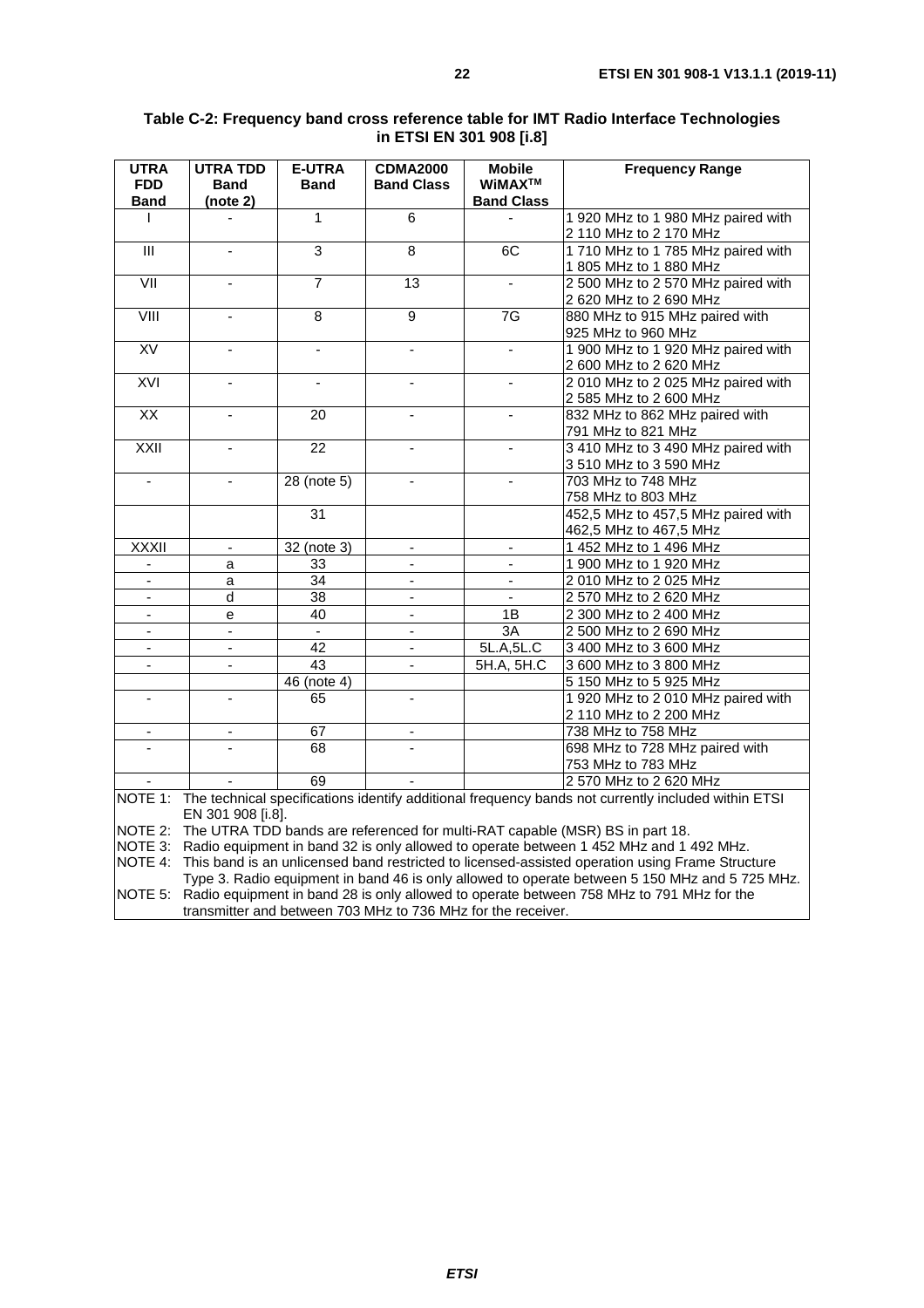ETSI EN 301 908 [\[i.8\]](#page-6-0) is divided into multiple standard parts as follows:

#### **Part 1: Introduction and common requirements**

The scope of Part 1 is common technical requirements for the IMT RITs, except for IMT-2000 FDMA/TDMA. This includes radiated emissions (UE, BS and repeater) and Control and monitoring functions (UE).

#### **Part 2: CDMA Direct Spread (UTRA FDD) User Equipment (UE)**

The scope of Part 2 is User Equipment for IMT-2000 CDMA Direct Spread, which includes UTRA FDD as defined by ETSI (3GPP).

#### **Part 3: CDMA Direct Spread (UTRA FDD) Base Stations (BS)**

The scope of Part 3 is Base Stations for IMT-2000 CDMA Direct Spread, which includes UTRA FDD as defined by ETSI (3GPP).

#### **Part 10: IMT-2000 FDMA/TDMA (DECT)**

The scope of Part 10 is equipment for IMT-2000 TDMA FDMA/TDMA, which includes DECT as defined by ETSI (DECT), including radiated spurious emission and Control and monitoring function.

#### **Part 11: CDMA Direct Spread (UTRA FDD) (Repeaters)**

The scope of Part 11 is Repeaters for IMT-2000 CDMA Direct Spread, which includes UTRA FDD as defined by ETSI (3GPP).

#### **Part 12: IMT-2000 CDMA Multi Carrier (cdma2000) (Repeaters)**

The scope of Part 12 is Repeaters for IMT-2000 CDMA Multi-Carrier, which includes cdma2000 as defined by TIA (3GPP2).

#### **Part 13: Evolved Universal Terrestrial Radio Access (E-UTRA) (UE)**

The scope of Part 13 is User Equipment for E-UTRA as defined by ETSI (3GPP).

#### **Part 14: Evolved Universal Terrestrial Radio Access (E-UTRA) (BS)**

The scope of Part 14 is Base Stations for E-UTRA as defined by ETSI (3GPP).

#### **Part 15: Evolved Universal Terrestrial Radio Access (E-UTRA FDD) (Repeaters)**

The scope of Part 15 is Repeaters for E-UTRA (FDD) as defined by ETSI (3GPP).

#### **Part 18: E-UTRA, UTRA and GSM/EDGE Multi-Standard Radio (MSR) Base Stations (BS)**

The scope of Part 18 is Multi-Standard Radio capable Base stations (E-UTRA, UTRA, GSM/EDGE) as defined by ETSI (3GPP).

#### Part 19: OFDMA TDD WMAN (Mobile WiMAX<sup>™</sup>) TDD User Equipment (UE)

The scope of Part 19 is User Equipment for OFDMA TDD WMAN (Mobile WiMAX**TM**) operating in TDD mode as defined by IEEE / WiMAX Forum®.

#### Part 20: OFDMA TDD WMAN (Mobile WiMAX<sup>TM</sup>) TDD Base Stations (BS)

The scope of Part 20 is Base stations for OFDMA TDD WMAN (Mobile WiMAX**TM**) operating in TDD mode as defined by IEEE / WiMAX Forum®.

**Part 21: OFDMA TDD WMAN (Mobile WiMAXTM) FDD User Equipment (UE)**

The scope of Part 21 is User Equipment for OFDMA TDD WMAN Mobile WiMAX**TM** (FDD) as defined by IEEE / WiMAX Forum®.

#### **Part 22: OFDMA TDD WMAN (Mobile WiMAXTM) FDD Base Stations (BS)**

The scope of Part 22 is Base Station for OFDMA TDD WMAN Mobile WiMAX**TM** (FDD) as defined by IEEE / WiMAX Forum®.

#### **Part 23: Active Antenna System (AAS) Base Station (BS)**

The scope of Part 23 is AAS Base Stations for E-UTRA and/or UTRA as defined by ETSI (3GPP).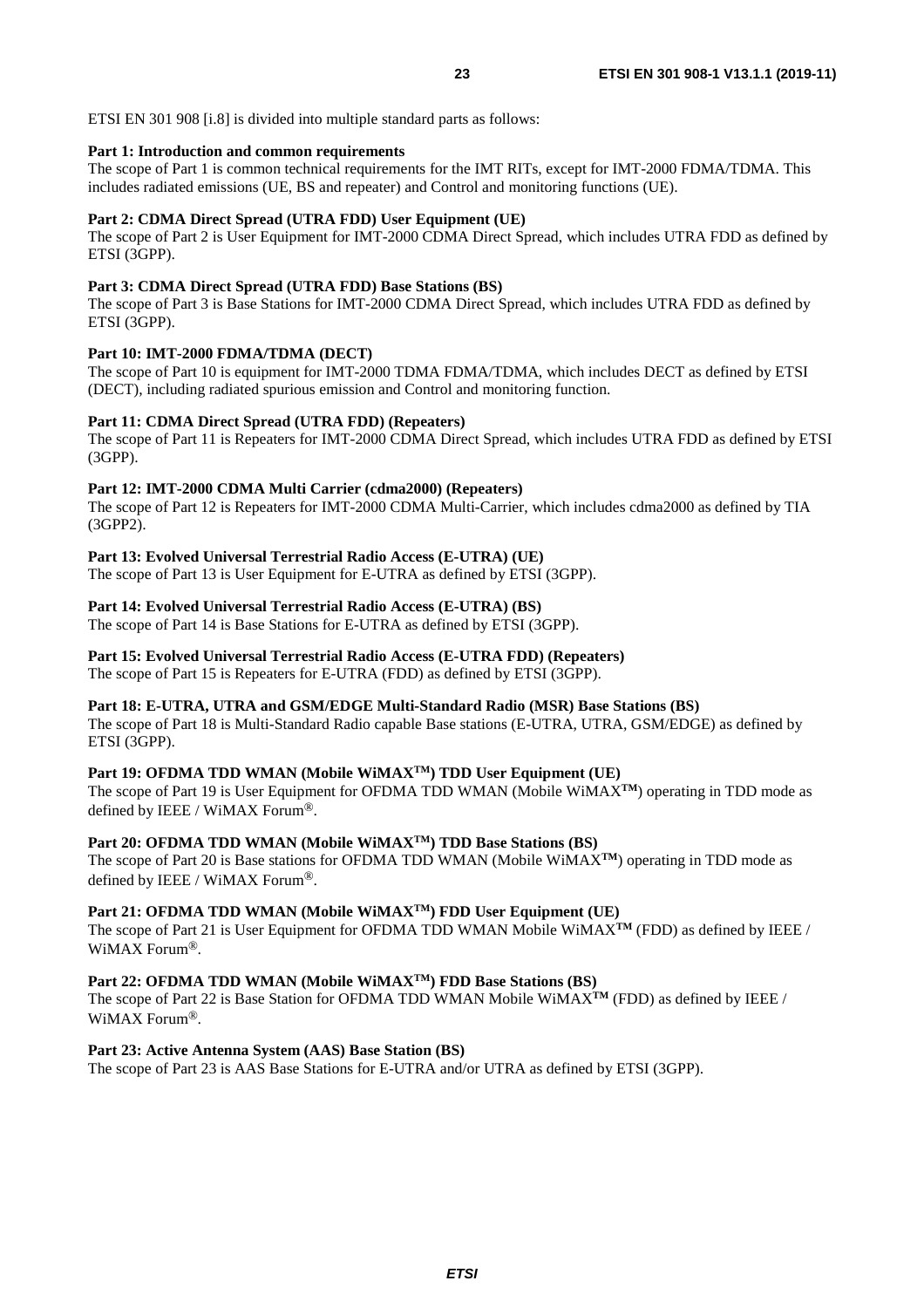# <span id="page-23-0"></span>Annex D (informative): Recommended maximum measurement uncertainty

For the test methods, according to the present document, the measurement uncertainty is calculated using expansion factors as described in clause 5.2. The recommended maximum uncertainty values in table D-1 and table D-2 are based on such expansion factors.

| Table D-1: Maximum measurement uncertainty (UE) |  |  |  |
|-------------------------------------------------|--|--|--|
|-------------------------------------------------|--|--|--|

| <b>Parameter</b>                                          | Uncertainty |
|-----------------------------------------------------------|-------------|
| Effective radiated RF power between 30 MHz and 180 MHz    | $\pm 6$ dB  |
| Effective radiated RF power between 180 MHz and 12,75 GHz | $\pm 3$ dB  |
| Conducted RF power                                        | $+1$ dB     |

#### **Table D-2: Maximum measurement uncertainty (BS and repeater)**

| <b>Parameter</b>                                       | Uncertainty for<br>EUT dimension $\leq 1$ m | Uncertainty for<br>EUT dimension $> 1$ m |
|--------------------------------------------------------|---------------------------------------------|------------------------------------------|
| Effective radiated RF power between 30 MHz to 180 MHz  | $\pm 6$ dB                                  | $\pm 6$ dB                               |
| Effective radiated RF power between 180 MHz to 4 GHz   | $+4$ dB                                     | $\pm 6$ dB                               |
| Effective radiated RF power between 4 GHz to 12,75 GHz | $\pm 6$ dB                                  | $±6$ dB                                  |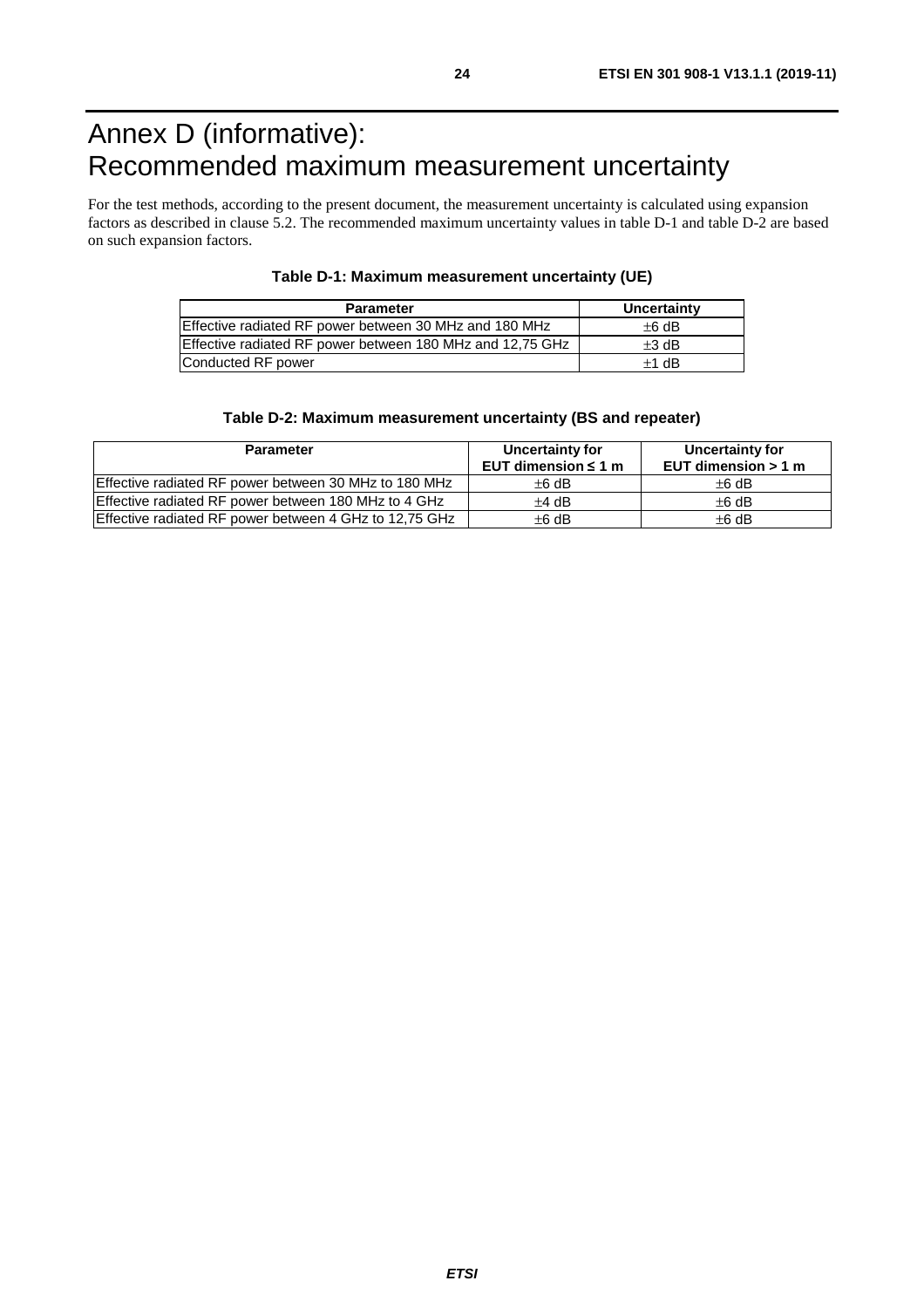<span id="page-24-0"></span>Directive 2014/30/EU of the European Parliament and of the Council of 26 February 2014 on the harmonisation of the laws of the Member States relating to electromagnetic compatibility (recast) (EMC Directive).

Directive 2014/35/EU of the European Parliament and of the Council of 26 February 2014 on the harmonisation of the laws of the Member States relating to the making available on the market of electrical equipment designed for use within certain voltage limits (recast) (LV Directive).

CEPT/ERC/REC 74-01 (Siófok 98, Nice 99, Sesimbra 02, Hradec Kralove 05, Cardiff 11): "Unwanted Emissions in the Spurious Domain".

ETSI EN 301 489 (all parts): "Electromagnetic compatibility and Radio spectrum Matters (ERM); ElectroMagnetic Compatibility (EMC) standard for radio equipment and services".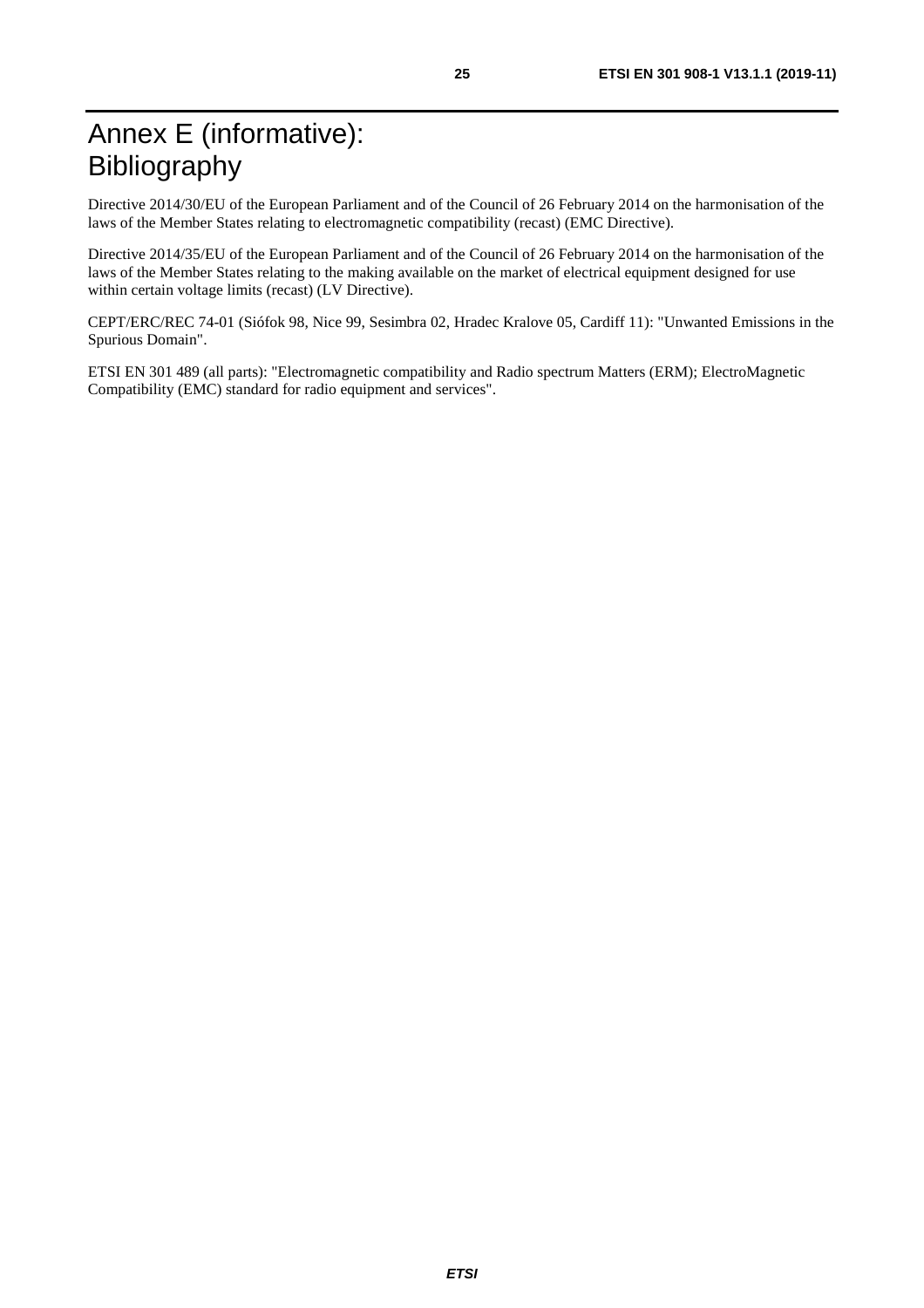# <span id="page-25-0"></span>Annex F (informative): Change history

| <b>Version</b> | Information about changes                                                                                                                                                                                                                                                 |
|----------------|---------------------------------------------------------------------------------------------------------------------------------------------------------------------------------------------------------------------------------------------------------------------------|
| 11.1.1         | Update to support up to 3GPP Release 11.                                                                                                                                                                                                                                  |
| 13.1.1         | Update to include support of 3GPP Releases 12 and 13.<br>Addition of part 23 in the list of components of this deliverable.<br>Addition of new bands introduced in 3GPP Releases 12 and 13.<br>The measurement uncertainties have been changed as informative in annex D. |